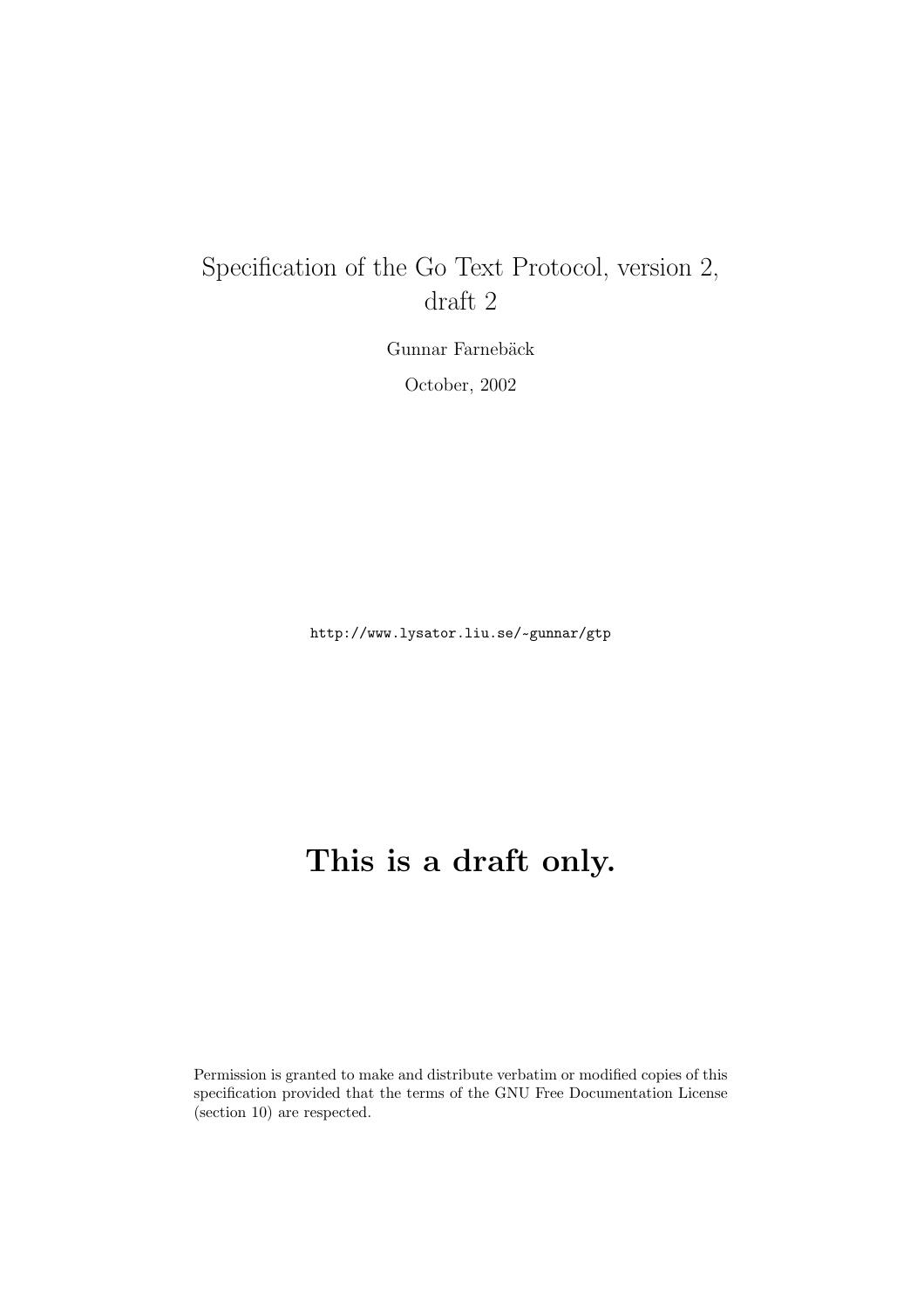# **Contents**

| 1        |     | Introduction<br>3                                                                  |
|----------|-----|------------------------------------------------------------------------------------|
|          | 1.1 | 3                                                                                  |
|          | 1.2 | 3<br>History                                                                       |
|          | 1.3 | 3                                                                                  |
|          | 1.4 | 3                                                                                  |
|          | 1.5 | $\overline{4}$                                                                     |
| $\bf{2}$ |     | $\overline{5}$<br><b>Protocol Basics</b>                                           |
|          | 2.1 | 5                                                                                  |
|          | 2.2 | 5                                                                                  |
|          | 2.3 | 5                                                                                  |
|          | 2.4 | $\overline{5}$                                                                     |
|          | 2.5 | 5                                                                                  |
|          | 2.6 | 6                                                                                  |
|          | 2.7 | 6                                                                                  |
|          | 2.8 | 6                                                                                  |
|          | 2.9 | 6                                                                                  |
|          |     | 6                                                                                  |
|          |     | 6                                                                                  |
|          |     | 7                                                                                  |
|          |     | $\overline{7}$                                                                     |
|          |     | $\overline{7}$                                                                     |
| 3        |     | <b>Protocol Details</b><br>8                                                       |
|          | 3.1 | 8                                                                                  |
|          | 3.2 | 8                                                                                  |
|          |     | 8<br>3.2.1                                                                         |
|          |     | 3.2.2<br>9                                                                         |
|          | 3.3 | 9                                                                                  |
|          | 3.4 | 9                                                                                  |
|          | 3.5 | 10                                                                                 |
|          | 3.6 | 10                                                                                 |
|          |     |                                                                                    |
| 4        |     | 11<br><b>Important Concepts</b>                                                    |
|          | 4.1 | 11                                                                                 |
|          |     | Fixed Handicap Placement<br>11<br>4.1.1                                            |
|          |     | Free Handicap Placement $\ldots \ldots \ldots \ldots \ldots \ldots$<br>12<br>4.1.2 |
|          | 4.2 | 12                                                                                 |
|          | 4.3 | 13                                                                                 |
| 5        |     | <b>Internal State</b><br>14                                                        |
|          | 5.1 | 14                                                                                 |
|          | 5.2 | 14                                                                                 |
|          | 5.3 | 14                                                                                 |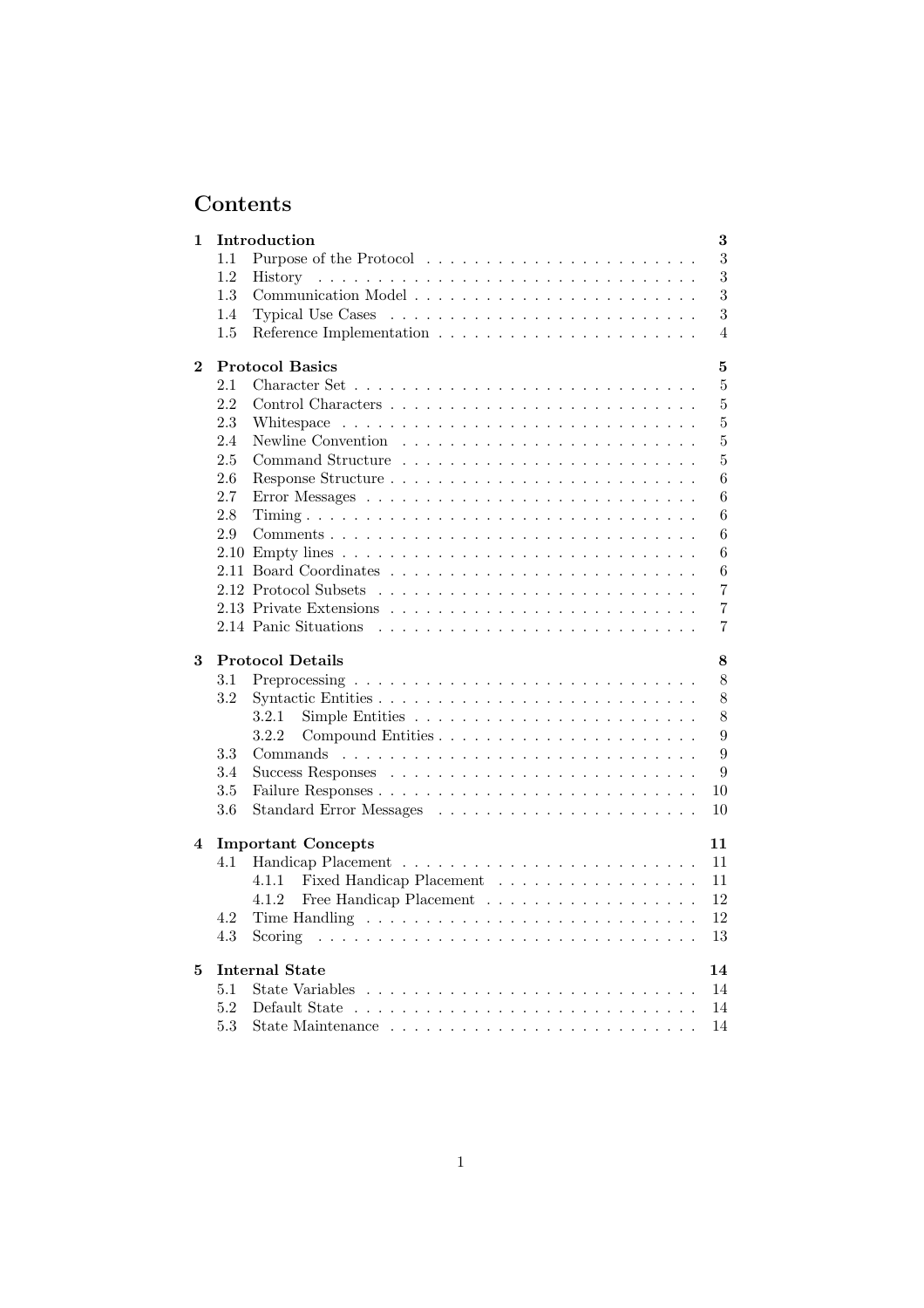| 6 |     | 15<br>Commands                                                                             |    |  |
|---|-----|--------------------------------------------------------------------------------------------|----|--|
|   | 6.1 | 15                                                                                         |    |  |
|   | 6.2 |                                                                                            | 15 |  |
|   |     | 6.2.1                                                                                      | 15 |  |
|   |     | 6.2.2                                                                                      | 15 |  |
|   | 6.3 |                                                                                            | 15 |  |
|   |     | 6.3.1                                                                                      | 15 |  |
|   |     | 6.3.2<br>$Setup$ Commands $\ldots \ldots \ldots \ldots \ldots \ldots \ldots \ldots \ldots$ | 17 |  |
|   |     | 6.3.3                                                                                      | 18 |  |
|   |     | 6.3.4                                                                                      | 19 |  |
|   |     | 6.3.5                                                                                      | 21 |  |
|   |     | 6.3.6                                                                                      | 21 |  |
|   |     |                                                                                            |    |  |
| 7 |     | Example                                                                                    | 22 |  |
| 8 |     | Comments on the Specification                                                              | 23 |  |
|   | 8.1 |                                                                                            | 23 |  |
|   | 8.2 |                                                                                            | 23 |  |
|   | 8.3 |                                                                                            | 26 |  |
|   | 8.4 |                                                                                            | 26 |  |
|   |     |                                                                                            |    |  |
| 9 |     | Credits                                                                                    | 27 |  |
|   |     | 10 GNU Free Documentation License                                                          | 28 |  |
|   |     |                                                                                            | 28 |  |
|   |     |                                                                                            | 29 |  |
|   |     |                                                                                            | 29 |  |
|   |     |                                                                                            | 30 |  |
|   |     |                                                                                            | 32 |  |
|   |     |                                                                                            | 32 |  |
|   |     | 10.7 Aggregation With Independent Works $\dots \dots \dots \dots \dots$                    | 32 |  |
|   |     |                                                                                            | 32 |  |
|   |     |                                                                                            | 33 |  |
|   |     |                                                                                            | 33 |  |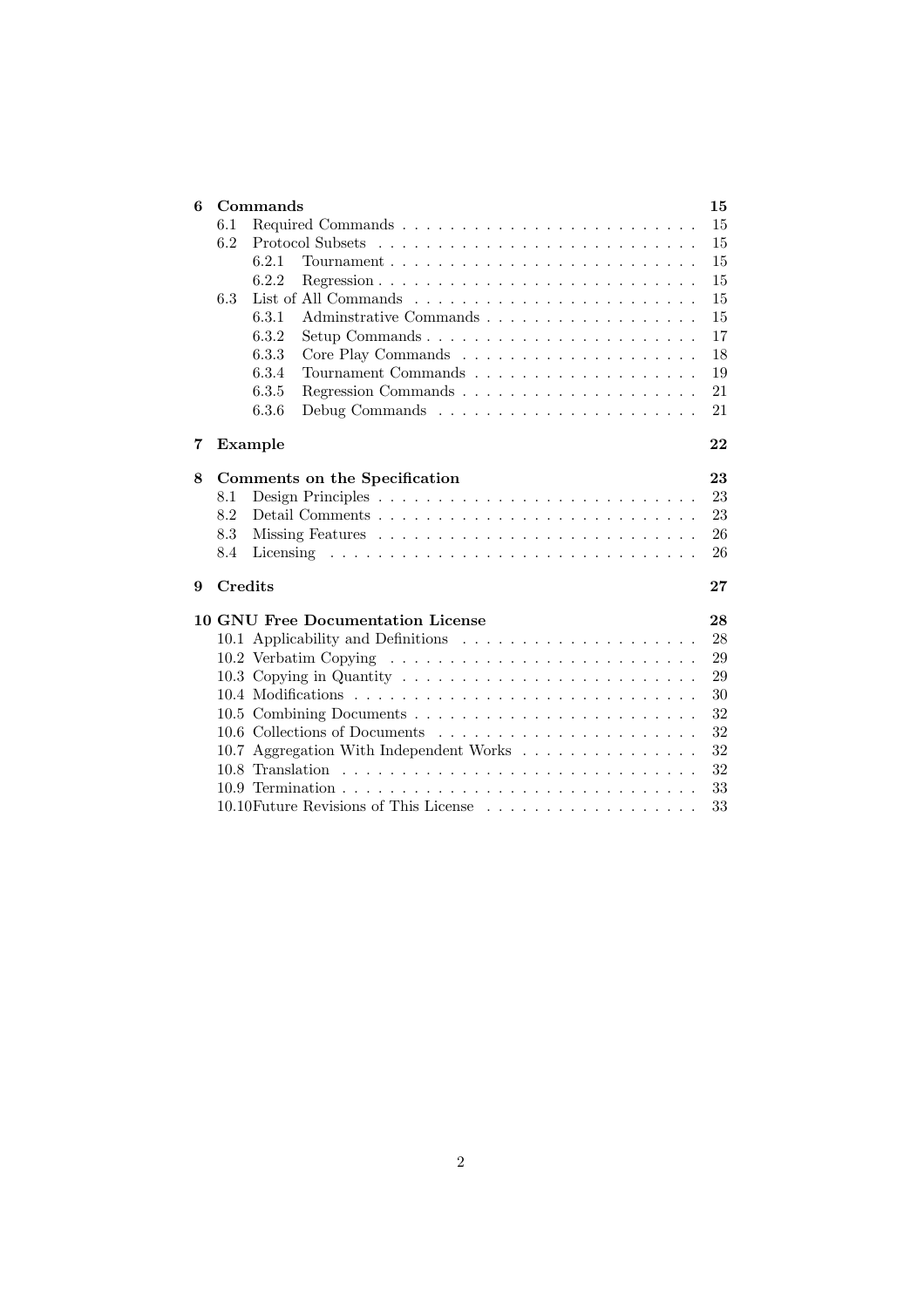### **1 Introduction**

This document gives a specification of the Go Text Protocol (GTP), version 2.

### **1.1 Purpose of the Protocol**

The intention of GTP is to provide a flexible and easy to implement communication protocol for go programs. The main purpose is to allow two programs to play each other but it is also useful for regression testing and communication with a GUI or a go server. Most use cases require an external support program, but this can be shared between all programs with GTP support.

### **1.2 History**

The Go Text Protocol was developed within the GNU Go project, initially to create a framework for automated regression testing and to simplify connecting the program to go servers. The first appearance of the protocol was on May 18, 2000, in GNU Go development version 2.7.95. The first stable release of GNU Go with GTP support was GNU Go 3.0.0, released August 24, 2001, which is the reference implementation for version 1 of the protocol. There is no good specification of GTP version 1, however, and this document is intended to provide one for version 2.

### **1.3 Communication Model**

The protocol is asymmetric and involves two parties, which we call controller and engine. The controller is typically some kind of arbiter or relay and the engine is typically a go playing program. All communication is initiated by the controller in form of commands, to which the engine responds.

The communication channel is assumed to be free from errors (i.e. those are handled at a lower level). Examples are UNIX pipes or TCP/IP connections. The latter can also be established over an error prone modem connection by using PPP (Point to Point Protocol) as a transport layer.

### **1.4 Typical Use Cases**

1. Regression testing.

controller (regression script) — engine The controller sets up a board position and asks the engine to e.g. generate a move.

2. Human vs program.

 $controller (GUI)$  — engine

The controller relays moves between the human and the engine and asks the engine to generate moves.

3. Program vs program with arbiter.

engine  $1$  — controller (arbiter) — engine 2

The controller relays moves between the two engines and alternately asks the engines to generate moves. This involves two different GTP channels, the first between the controller and engine 1, and the second between the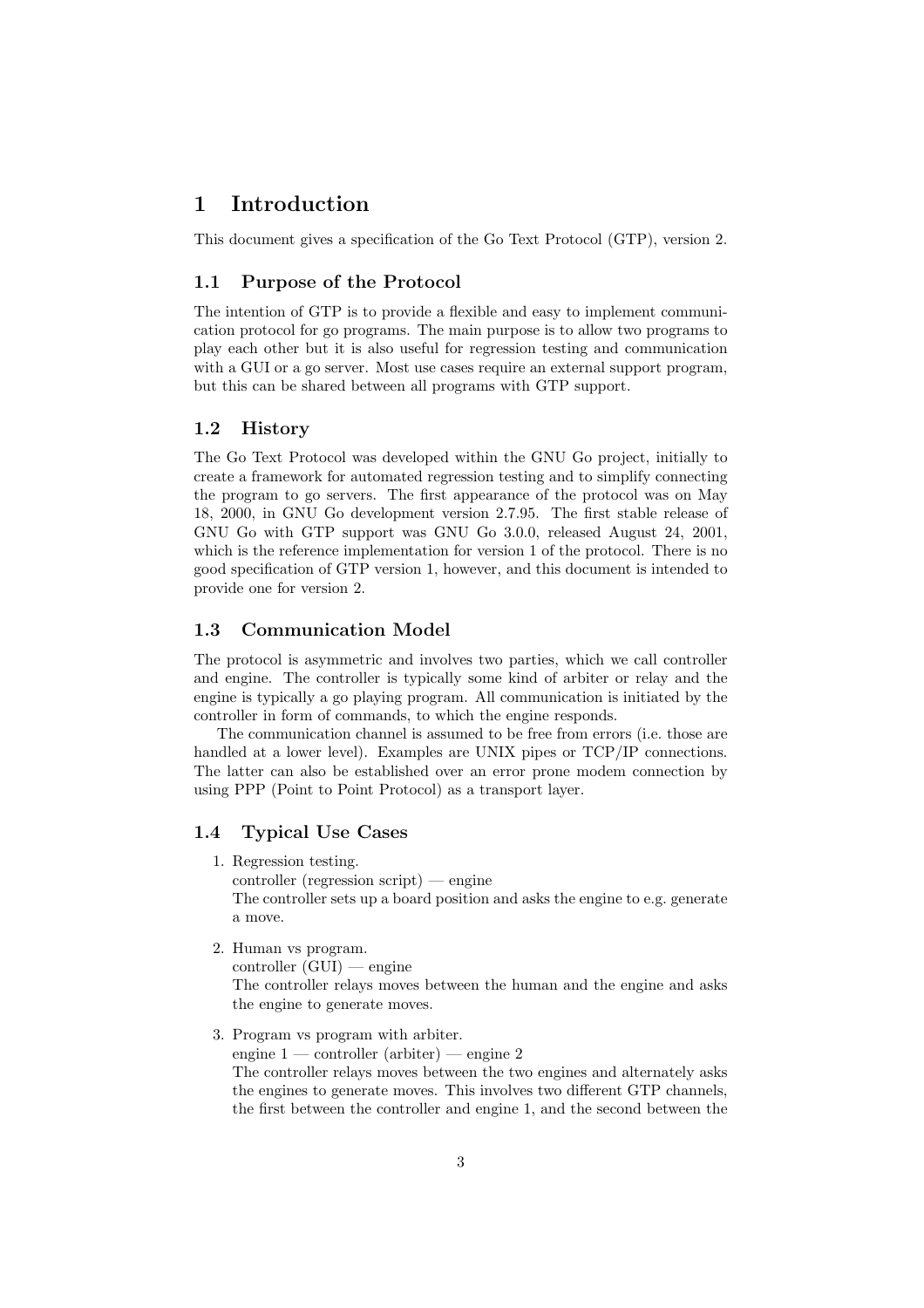controller and engine 2. There is no direct communication between the two engines. The controller dictates board size, komi, etc.

4. Program vs program without arbiter.

The same as above except that engine 1 includes the controller functionality and the first GTP link is shortcut.

5. Connection between go server and program. go server — controller (relay) — engine

The controller talks to a go server using whatever protocol is needed and listens for match requests. When one arrives it accepts it, starts the go engine and issues GTP commands to set up board size, komi, etc. and if a game is restarted it also sets up the position. Then it relays moves between the server and the engine and asks the engine to generate new moves when it is in turn.

### **1.5 Reference Implementation**

The reference implementation for GTP version 2 is GNU Go version 3.4. In cases of incompleteness or unclarity in this specification, the reference implementation decides the correct behaviour. Notice, however, that any command available in GNU Go 3.4, but not included in this specification (full list in section 6), is to be considered a private extension (see section 2.13).

Temporary comment: GNU Go 3.4 is currently under development and GTP version 2 has not yet been implemented in the development versions.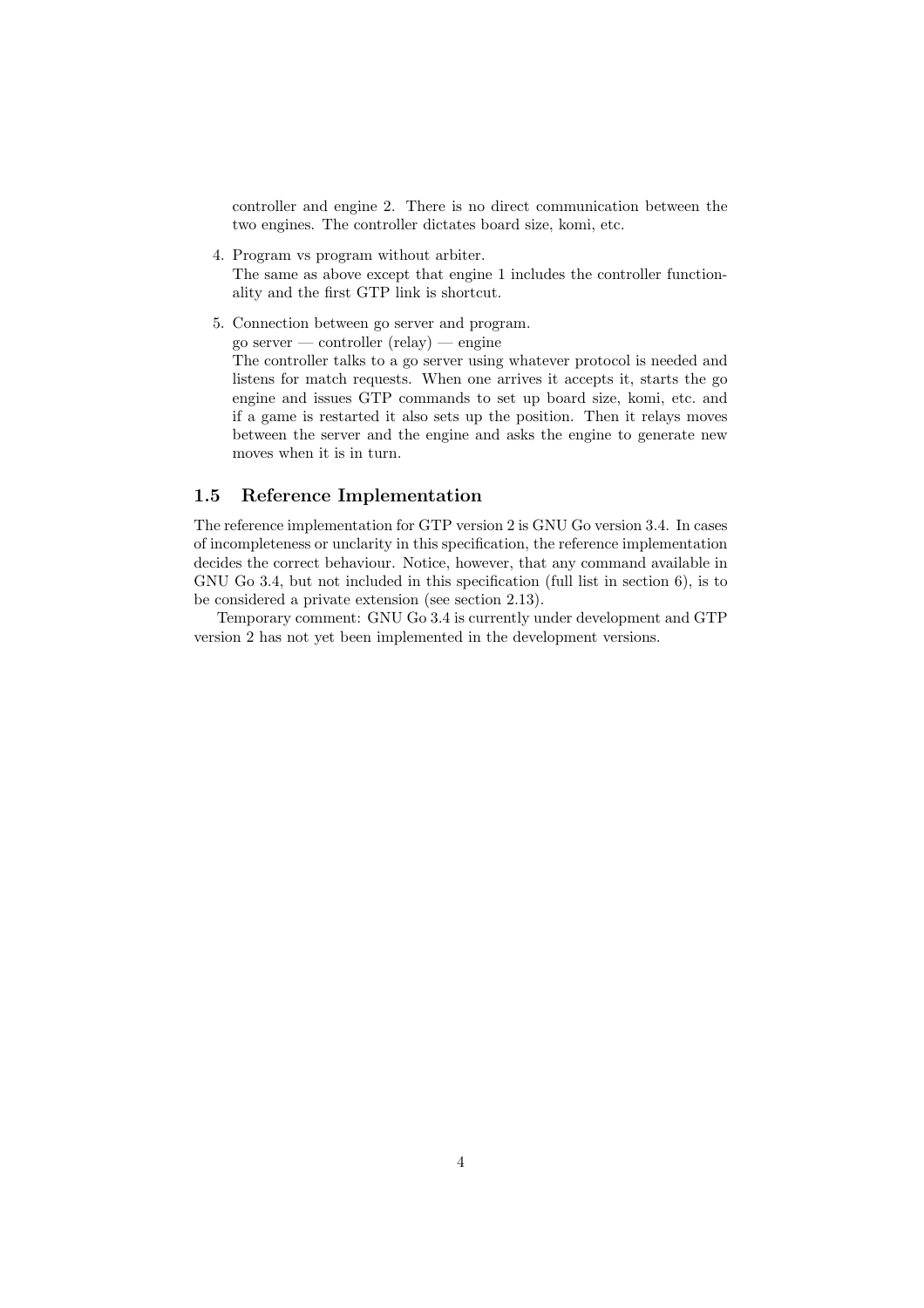### **2 Protocol Basics**

### **2.1 Character Set**

All messages exchanged in this protocol are to be considered as 8-bit character sequences. Only characters in the US-ASCII character set (ANSI X3.4-1986) are used for standardized commands and responses. Other characters may be used in comments (section 2.9) and private extensions (section 2.13) but there is no preferred character set specified for those.

### **2.2 Control Characters**

Character values 0–31 and 127 are control characters in ASCII. The following control characters have a specific meaning in the protocol:

HT (dec 9) Horizontal Tab CR (dec 13) Carriage Return LF (dec 10) Line Feed

All other control characters must be discarded on input and should not be used on output.

### **2.3 Whitespace**

The following ASCII characters can be used to indicate whitespace in the protocol:

SPACE (dec 32) Space HT (dec 9) Horizontal Tab

In the rest of the specification we use 'space' to denote a whitespace character. On input this may be either a SPACE or a HT. On output only a SPACE should be used.

### **2.4 Newline Convention**

A newline is indicated by a single LF character. Any occurence of a CR character must be discarded on input, both by the engine and the controller. On output either LF or some combination of CR and LF can be used. In syntax descriptions we use \n to indicate a newline.

### **2.5 Command Structure**

A command is exactly one line long, with the syntax

#### [id] command\_name [arguments]

Here id is an optional identity number and command name a string. The rest of the line (up to the first newline) gives the arguments of the command.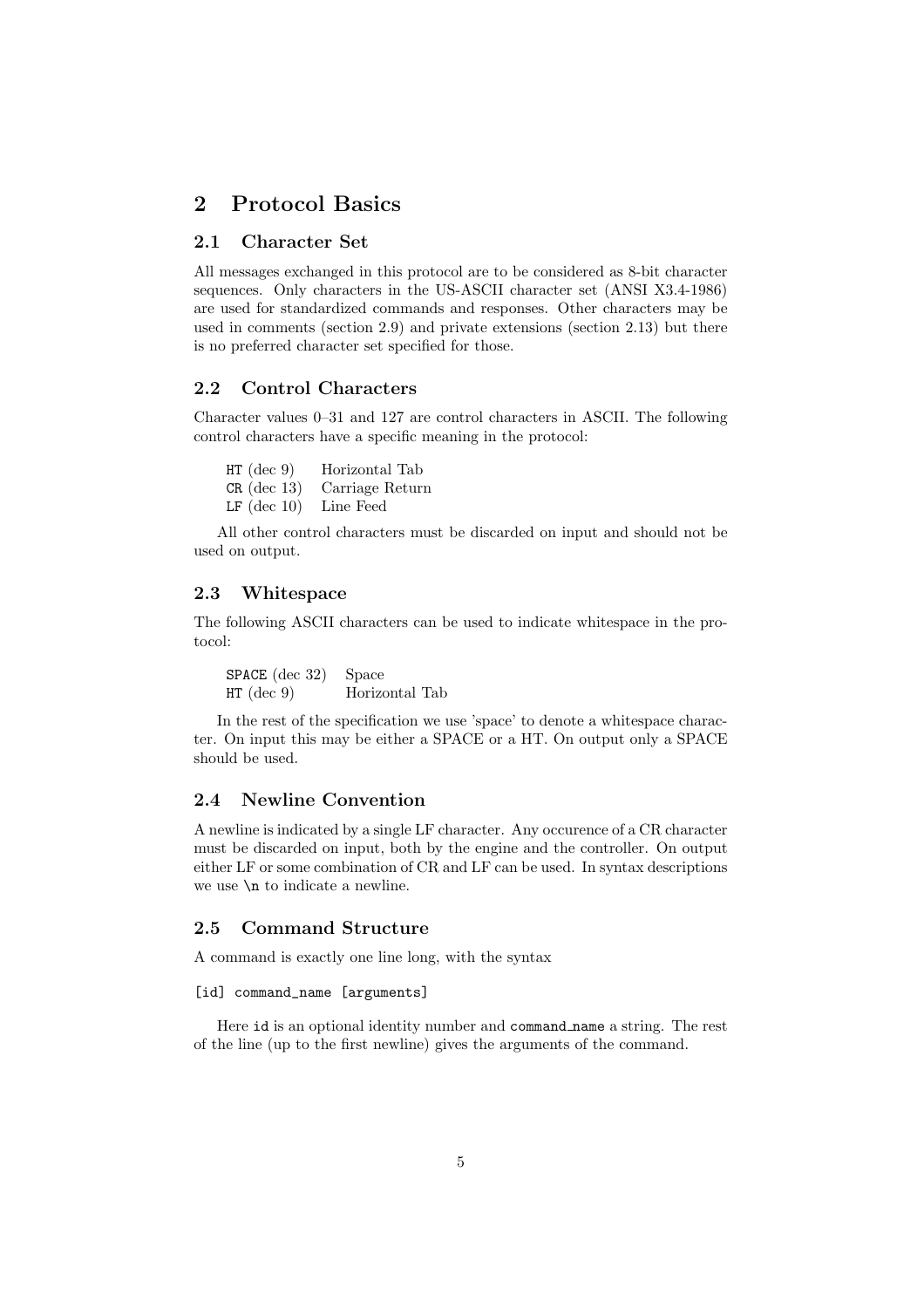### **2.6 Response Structure**

If successful, the engine returns a response of the form

### =[id] result

Here '=' indicates success, id is the identity number given in the command, and result is a piece of text ending with two consecutive newlines.

### **2.7 Error Messages**

If unsuccessful, the engine returns a response of the form

#### ?[id] error\_message

Here '?' indicates failure, id is the identity number given in the command, and error message gives an explanation for the failure, also ending with two consecutive newlines.

### **2.8 Timing**

There are no synchronization requirements between the controller and the engine. The controller may send commands at any time, regardless of whether it has obtained responses for previous commands. The engine may send responses whenever they are ready. It must, however, respond to the commands in the same order as they come in. The engine is allowed to make pauses while sending a response.

### **2.9 Comments**

Comments can be included in the command stream. All text between a hash sign (#) and the following newline is considered as comments and should be discarded on input.

### **2.10 Empty lines**

Empty lines and lines with only whitespace sent by the controller must be ignored by the engine. No response must be generated. Empty lines and lines with only whitespace sent by the engine and occuring outside a response must be ignored by the controller. Notice that pure comment lines will appear as empty lines after the comment has been discarded.

### **2.11 Board Coordinates**

Board intersections, in this document called vertices, are encoded by a letter plus a number. On a 19x19 board the letters go from A to T, excluding I, from the left to the right. The numbers go from 1 to 19, from the bottom to the top. Thus the lower left corner is called A1, the lower right corner T1, the upper left corner A19, and the upper right corner T19. Smaller boards use the obvious subset of these coordinates. Larger boards, up to 25x25, are handled by extending the letters with U to Z as needed. Boards larger than 25x25 are not supported by the protocol.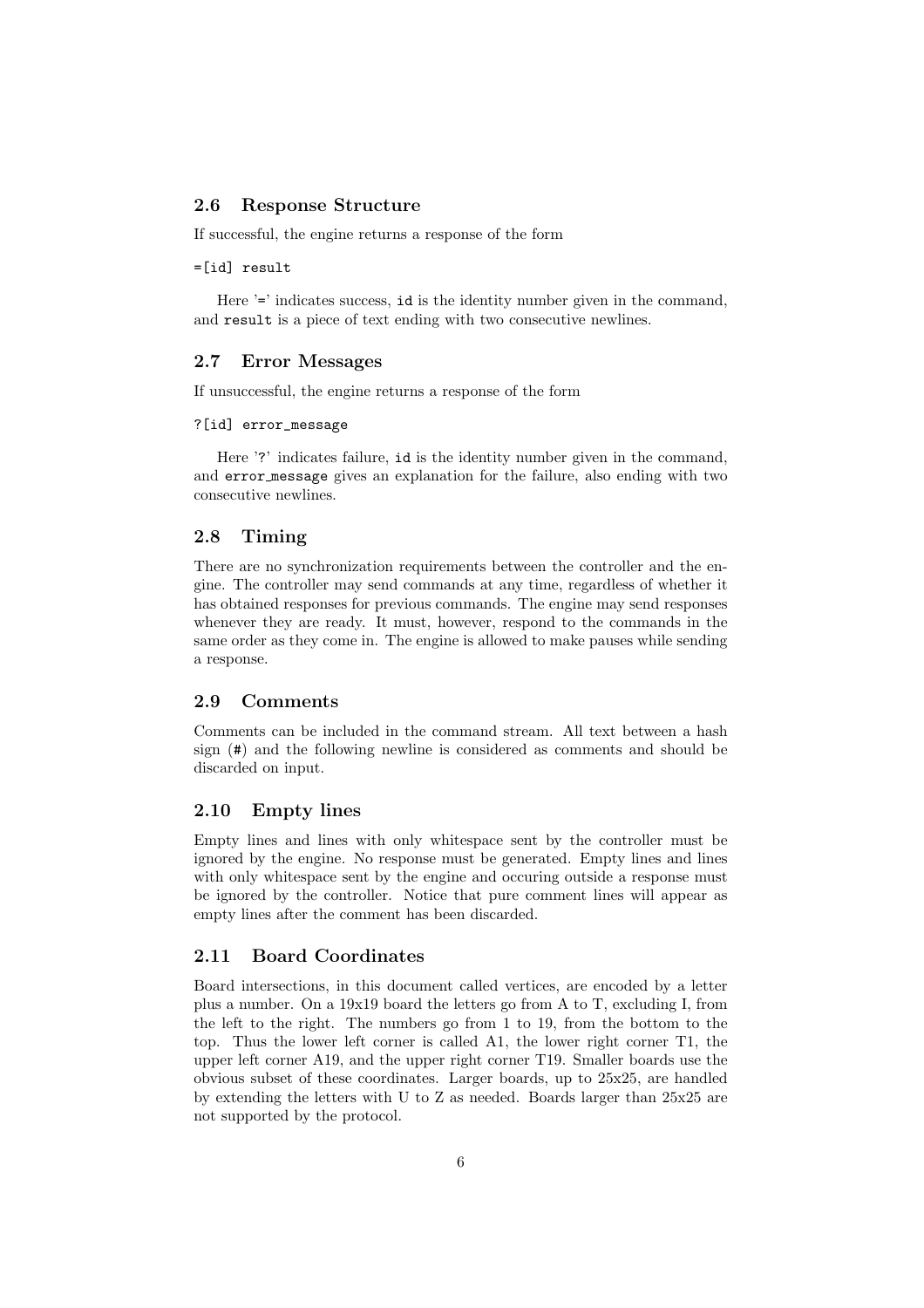### **2.12 Protocol Subsets**

An engine does not have to implement all commands listed in this specification. In general, for an engine to be used with some specific controller, it is only required that the engine understands exactly the commands needed by that controller. To simplify this matching of capabilities, there are two predefined protocol subsets called the tournament and the regression subsets. There is also a small set of commands required for all GTP supporting engines.

### **2.13 Private Extensions**

The protocol is trivial to extend with new commands. Obviously there is a risk for conflicts if multiple engines make incompatible private extensions of the protocol or if an engine makes a private extension which turns out to be incompatible with a future extension of the standard protocol.

In order to avoid this problem, standard commands do not include the dash (-) character. Private extensions are recommended to be of the form XXX-YYYYY, where XXX is a prefix which is sufficiently unique for the engine or controller in question, and YYYYY describes the command. E.g. a private variant of the genmove command used by GNU Go could be called gg-genmove.

Engines are allowed to use private extensions without a dash in the name, but then they do it at their own risk and must be prepared to change if the name later becomes used for a standard command.

### **2.14 Panic Situations**

If an engine for some reason, e.g. an internal error, finds itself in a position where it cannot meaningfully continue the session, the correct action is to just close the connection. This is also what typically will happen if the program should happen to encounter an uncontrolled crash.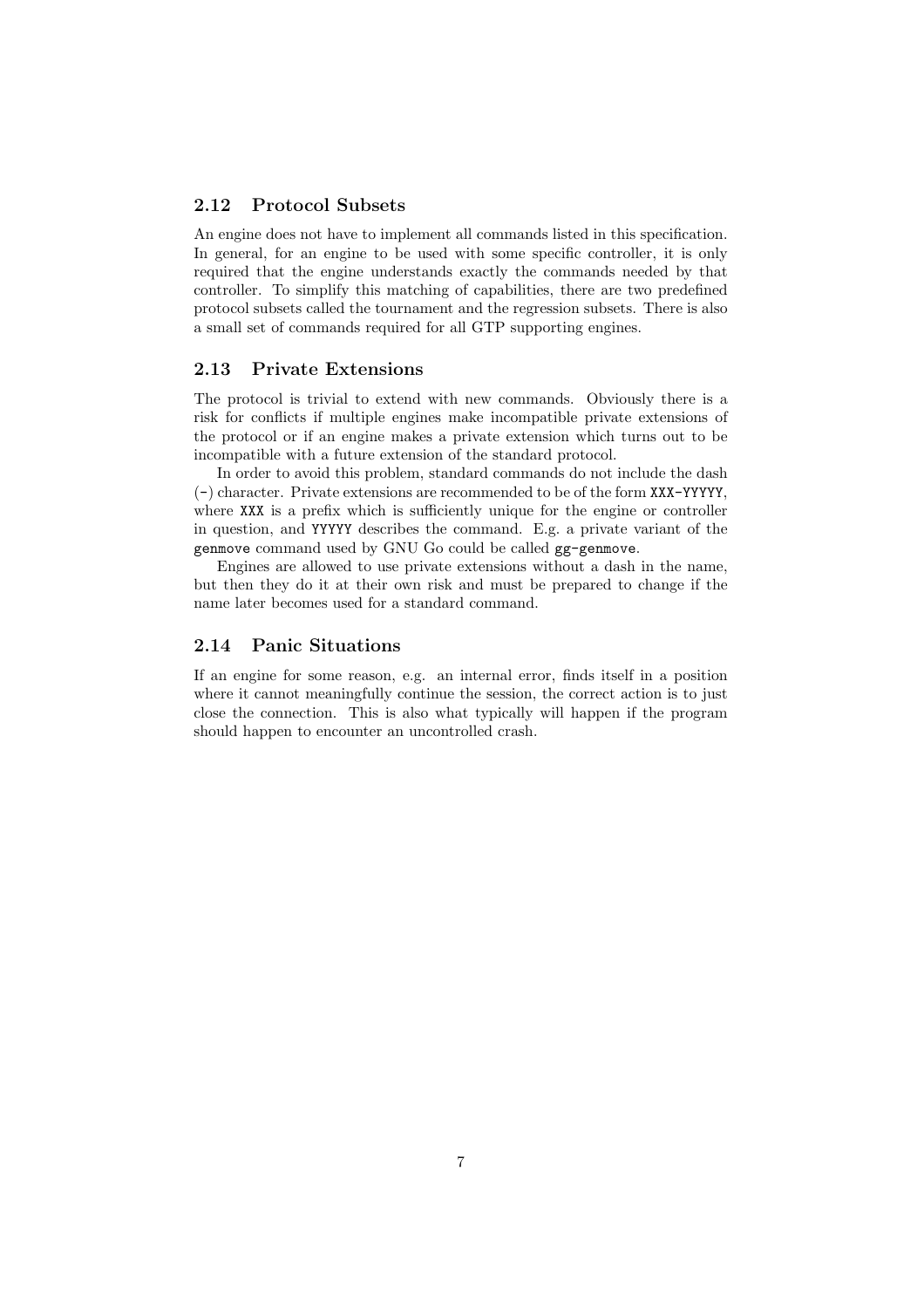### **3 Protocol Details**

### **3.1 Preprocessing**

When a command string arrives to an engine, it is expected to perform the following four operations before any further parsing takes place:

- 1. Remove all occurences of CR and other control characters except for HT and LF.
- 2. For each line with a hash sign  $(\#)$ , remove all text following and including this character.
- 3. Convert all occurences of HT to SPACE.
- 4. Discard any empty or white-space only lines.

When a response arrives to a controller, it is expected only to do steps 1 and 3 above.

Naturally an implementation does not have to actually do this preprocessing as a separate step but may interleave it with other parts of the parsing. For purposes of the following specifications, though, the preprocessing is supposed to have been carried out in full.

### **3.2 Syntactic Entities**

### **3.2.1 Simple Entities**

• **int**

An int is an unsigned integer in the interval  $0 \le x \le 2^{31} - 1$ .

• **float**

A float is a floating point number representable by a 32 bit IEEE 754 float.

• **string**

A string is a sequence of printable, non-whitespace characters. Strings are case sensitive.

• **vertex**

A vertex is a board coordinate consisting of one letter and one number, as defined in section 2.11, or the string "pass". Vertices are not case sensitive. Examples: "B13", "j11".

• **color**

A color is one of the strings "white" or "w" to denote white, or "black" or "b" to denote black. Colors are not case sensitive.

• **move**

A move is the combination of one color and one vertex, separated by space. Moves are not case sensitive. Examples: "white h10", "B F5", "w pass".

• **boolean**

A boolean is one of the strings "false" and "true".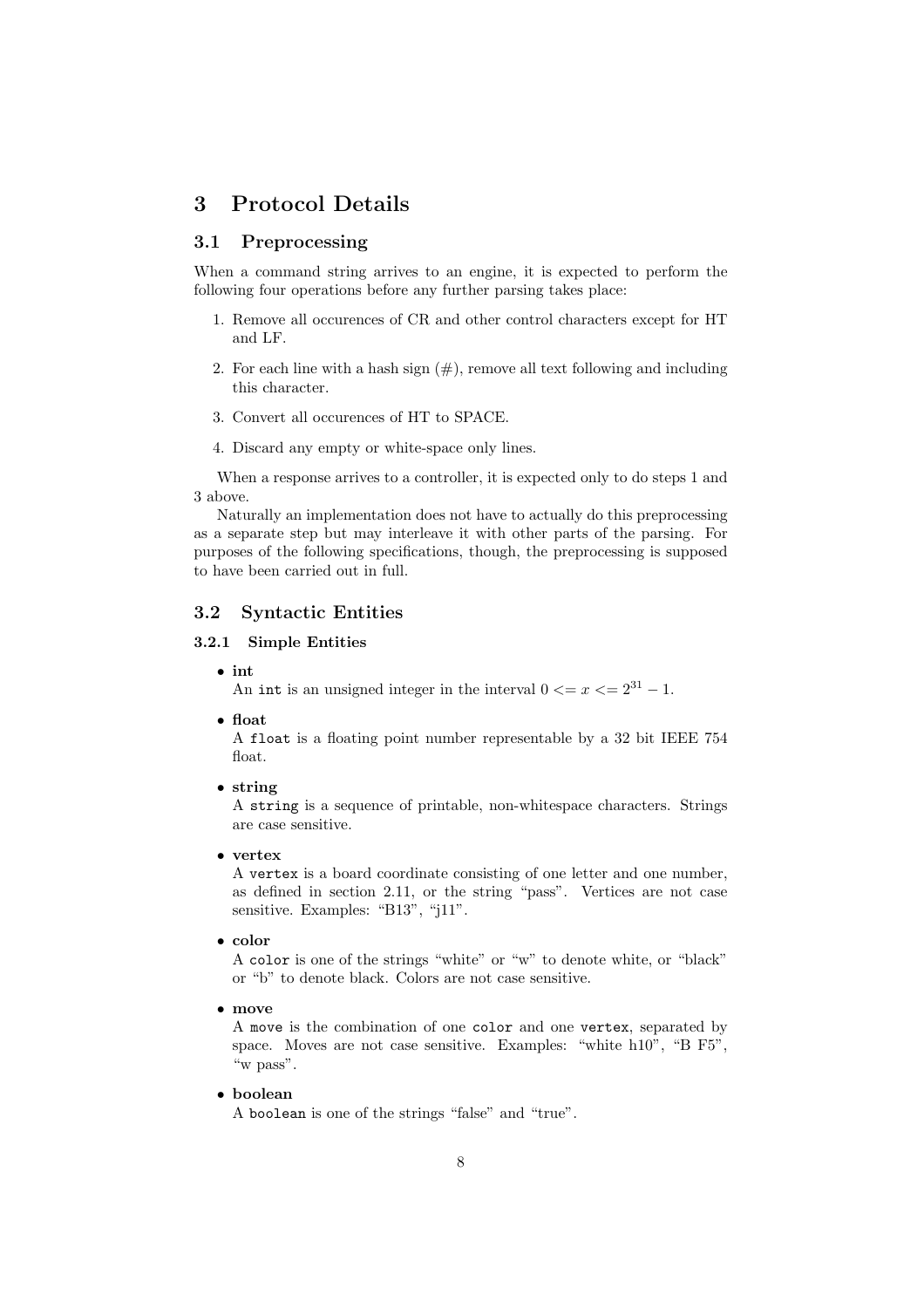### **3.2.2 Compound Entities**

#### • **Collection**

An  $\{x, y\}$  is an x followed by a y, separated by a space. x and y may be any combination of simple entities. The construction can be generalized to any fixed number of entities.

• **List**

An  $x*$  is a space separated list of entities of type x, where x may be any of the entities specified so far. The list can have an arbitrary number of elements and goes on until an LF is encountered.

### • **Alternatives**

An  $x|y$  is either an x or a y.

• **Multiline list**

An x& is an LF separated list of entities of type x, where x may be any of the entities specified so far. The multiline list can have an arbitrary number of lines and goes on until two consecutive LFs are encountered.

### **3.3 Commands**

A command has one of the syntaxes

```
id command_name arguments\n
id command_name\n
command_name arguments\n
command_name\n
```
- id is an optional int.
- command name is a string.
- arguments is a space separated list of some collection of entities, the composition of which varies with the command If arguments is missing it counts as empty.

### **3.4 Success Responses**

A successful response has one of the syntaxes

```
=id response\n\n
=i d \n\in \mathbb{R}= response\n\n
=\n\frac{}{}
```
- id is an optional int and must be the same number as in the corresponding command. It may be omitted if and only if it was omitted in the command.
- response is some collection of entities, separated by space or a single LF, the composition of which varies with the command. The response may be empty.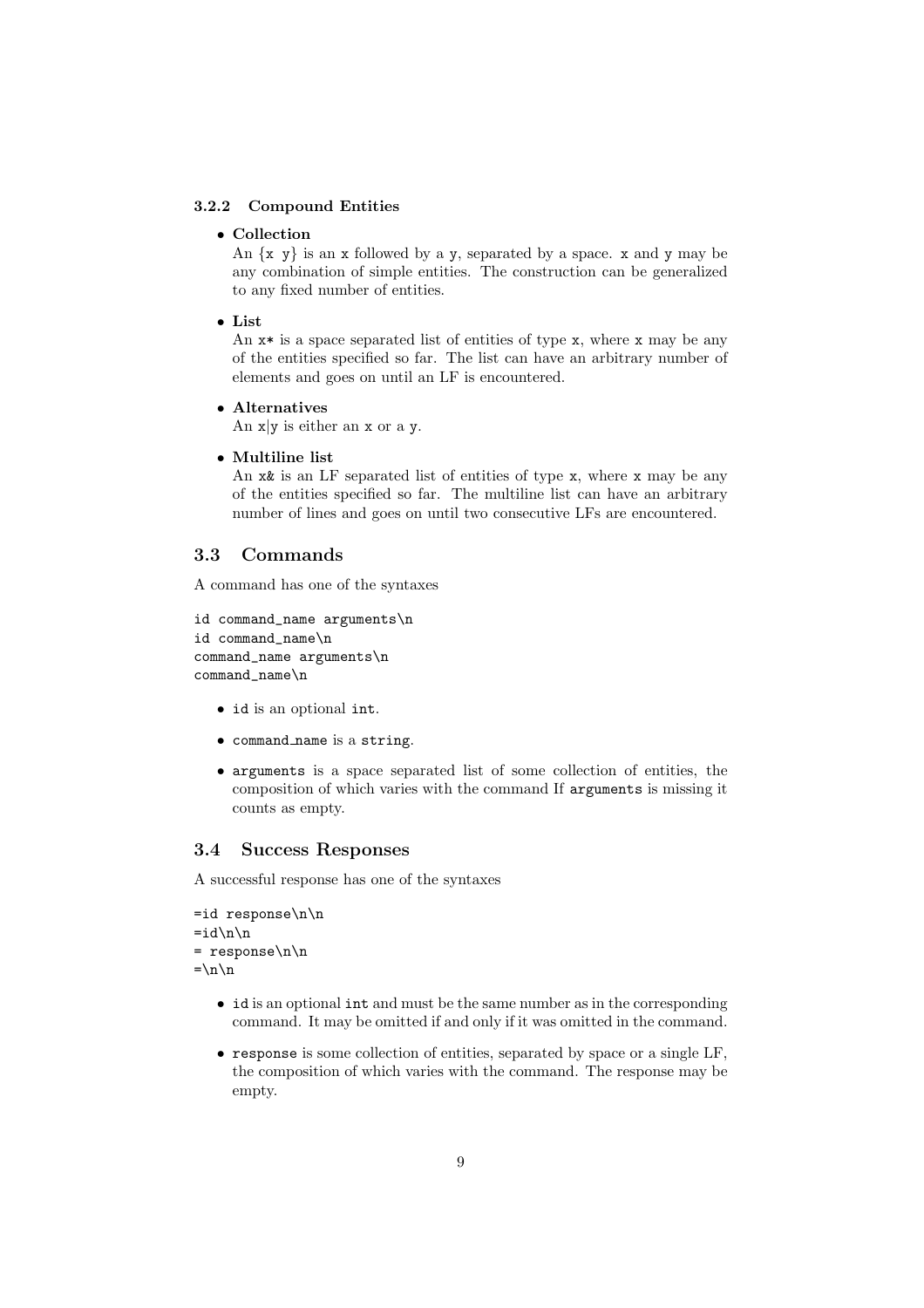### **3.5 Failure Responses**

An unsuccessful response has one of the syntaxes

?id error\_message\n\n ? error\_message\n\n

- id is an optional int and must be the same number as in the corresponding command. It may be omitted if and only if it was omitted in the command.
- error message is a string\*&.

### **3.6 Standard Error Messages**

If the engine receives an unknown or unimplemented command, use the error message "unknown command". Some commands fail in certain cases with standardized error messages. Those are listed in the command descriptions in section 6.3. For other failures the engine can freely choose error message.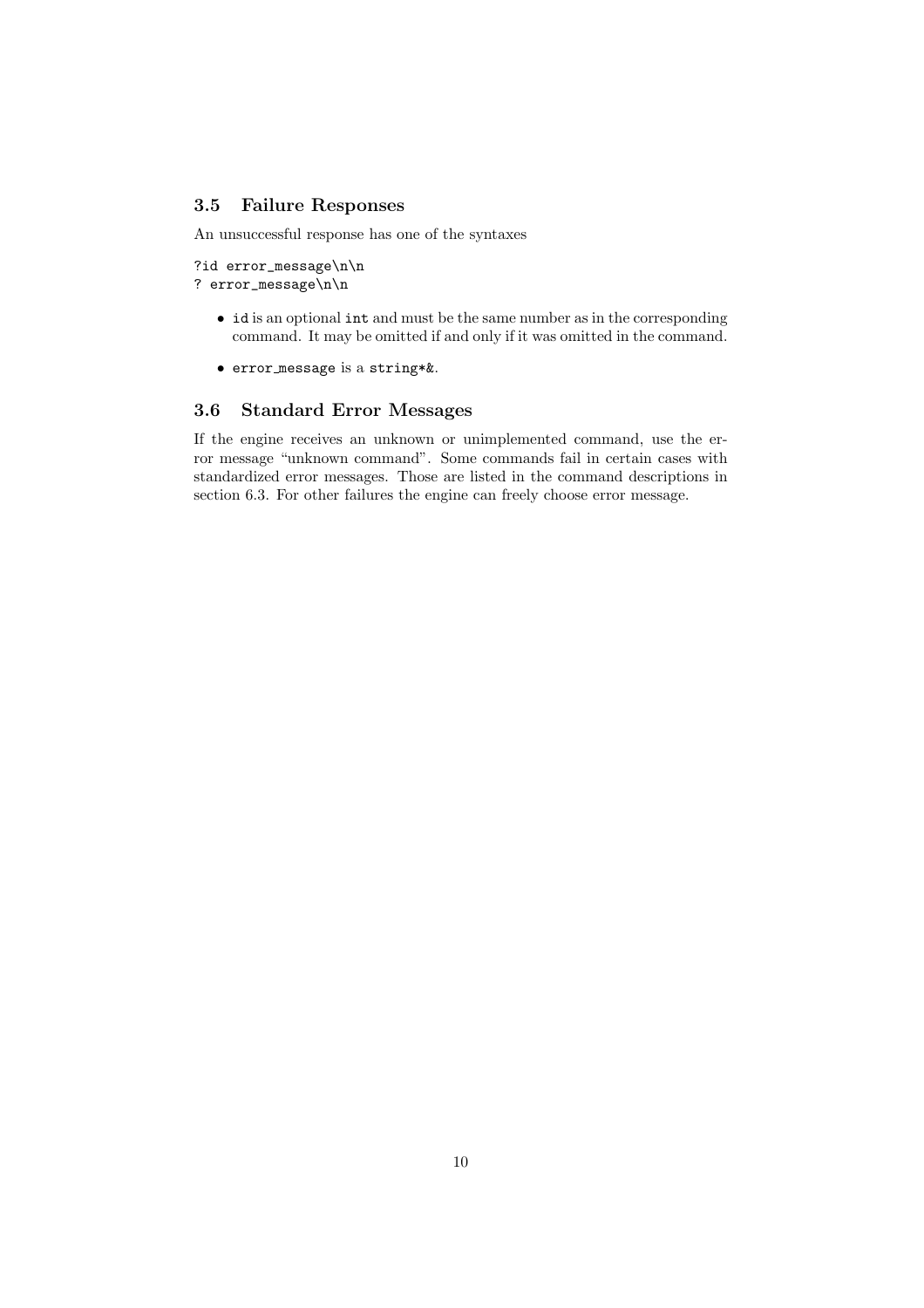### **4 Important Concepts**

### **4.1 Handicap Placement**

The protocol supports both fixed placement of handicap stones and free placement. The handicap stones are always black.

### **4.1.1 Fixed Handicap Placement**

With fixed placement the handicap stones are set in predetermined positions. The maximum number of fixed handicap stones varies with the board size but is never larger than 9. On a 19x19 board, the positions for the handicap stones are given by this table:<br>Handicap Vertic

| Handicap       | Vertices                         |
|----------------|----------------------------------|
| $\overline{2}$ | D <sub>4</sub> Q <sub>16</sub>   |
| 3              | D4 Q16 D16                       |
| 4              | D4 Q16 D16 Q4                    |
| 5              | D4 Q16 D16 Q4 K10                |
| 6              | D4 Q16 D16 Q4 D10 Q10            |
| 7              | D4 Q16 D16 Q4 D10 Q10 K10        |
| 8              | D4 Q16 D16 Q4 D10 Q10 K4 K16     |
| 9              | D4 Q16 D16 Q4 D10 Q10 K4 K16 K10 |

The placement of handicap stones on other board sizes mirrors that of 19x19 with stones at a specific distance from the edges and on the middle lines of the board, with the following caveats:

- For boards smaller than 13x13, the edge stones are placed on the third line instead of on the fourth line.
- For boards of even size there is no middle line and therefore no handicaps larger than 4.
- Boards of size 7x7 have at most 4 handicap stones.
- No handicap for boards smaller than 7x7.

More explicitly we obtain the following table: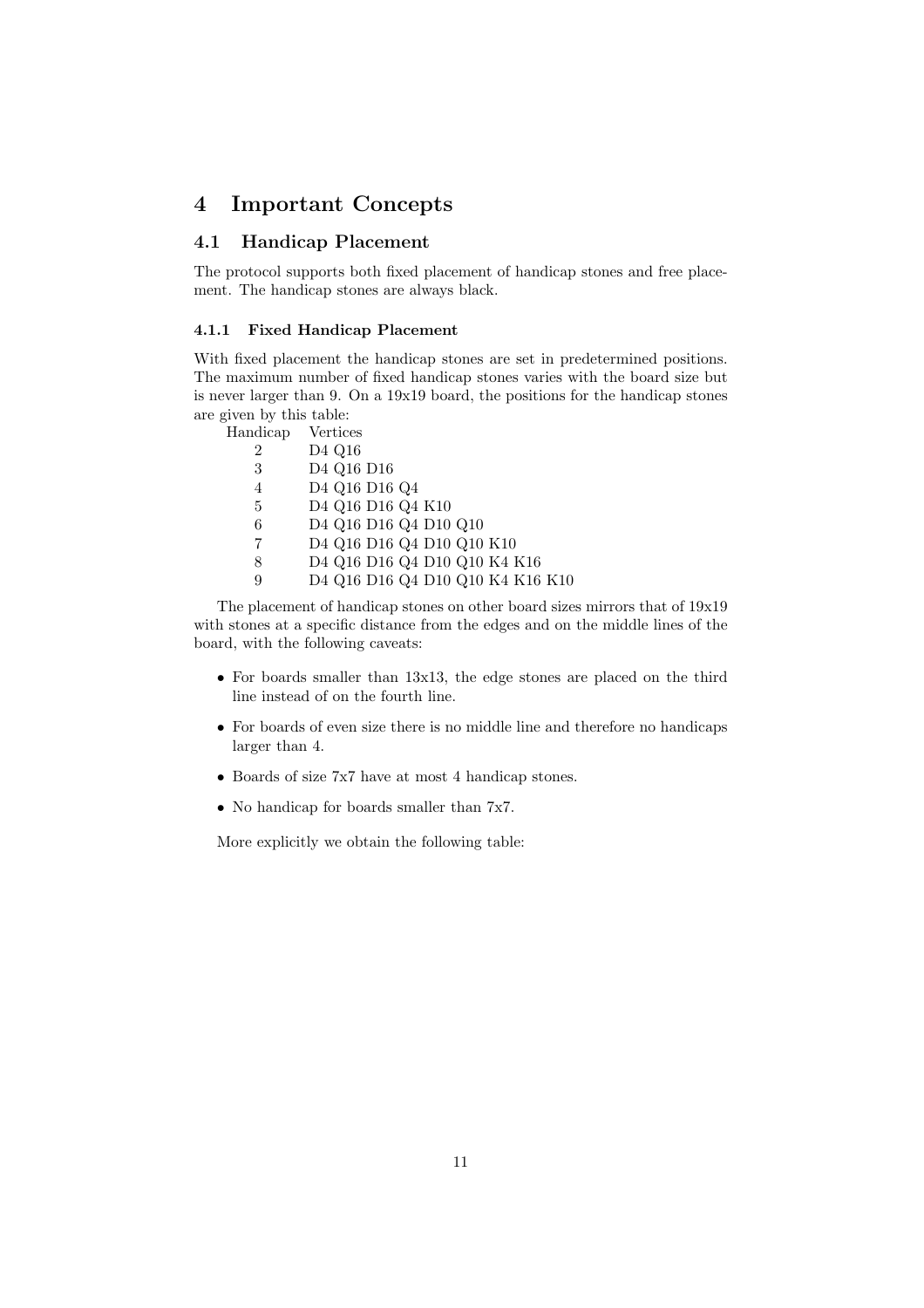| board size       | max handicap edge distance |                  |
|------------------|----------------------------|------------------|
| $25\,$           | 9                          | $\overline{4}$   |
| $24\,$           | $\overline{4}$             | $\overline{4}$   |
| 23               | 9                          | $\overline{4}$   |
| 22               | $\overline{4}$             | $\overline{4}$   |
| 21               | $\boldsymbol{9}$           | $\overline{4}$   |
| <b>20</b>        | $\overline{4}$             | $\overline{4}$   |
| 19               | $\boldsymbol{9}$           | $\overline{4}$   |
| 18               | $\overline{4}$             | $\overline{4}$   |
| 17               | $\boldsymbol{9}$           | $\overline{4}$   |
| 16               | $\overline{4}$             | $\overline{4}$   |
| 15               | $\boldsymbol{9}$           | $\overline{4}$   |
| 14               | $\overline{4}$             | $\overline{4}$   |
| 13               | $\overline{9}$             | $\overline{4}$   |
| $12\,$           | $\overline{4}$             | $\boldsymbol{3}$ |
| 11               | $\boldsymbol{9}$           | $\boldsymbol{3}$ |
| 10               | $\overline{4}$             | $\boldsymbol{3}$ |
| $\boldsymbol{9}$ | $\boldsymbol{9}$           | $\boldsymbol{3}$ |
| 8                | $\overline{4}$             | $\boldsymbol{3}$ |
| $\!\!7$          | $\overline{4}$             | $\boldsymbol{3}$ |
| 6                |                            |                  |
| $\overline{5}$   |                            |                  |
| $\overline{4}$   |                            |                  |
| $\boldsymbol{3}$ |                            |                  |
| $\overline{2}$   |                            |                  |

### **4.1.2 Free Handicap Placement**

With free placement the handicap stones are set as chosen by the controller or by one of the engines (for normal tournament use the engine playing the black stones would make the choice). The smallest number of handicap stones is 2. The highest number is one less the number of vertices on the board. However, when the number of handicap stones becomes very high there is no benefit in additional stones. Therefore, when asked to choose handicap placement, an engine is allowed to return a smaller number of stones than requested. This provision should only be used if the requested number of stones is so high that a smaller number of stones is believed to guarantee that the engine cannot possibly lose against any opponent.

### **4.2 Time Handling**

The protocol has support for Canadian byo yomi, including absolute time (no byo yomi) as a special case. Canadian byo yomi is characterized by the three parameters

- Main time  $m$ ,
- Byo yomi time  $b$ ,
- Byo yomi stones s.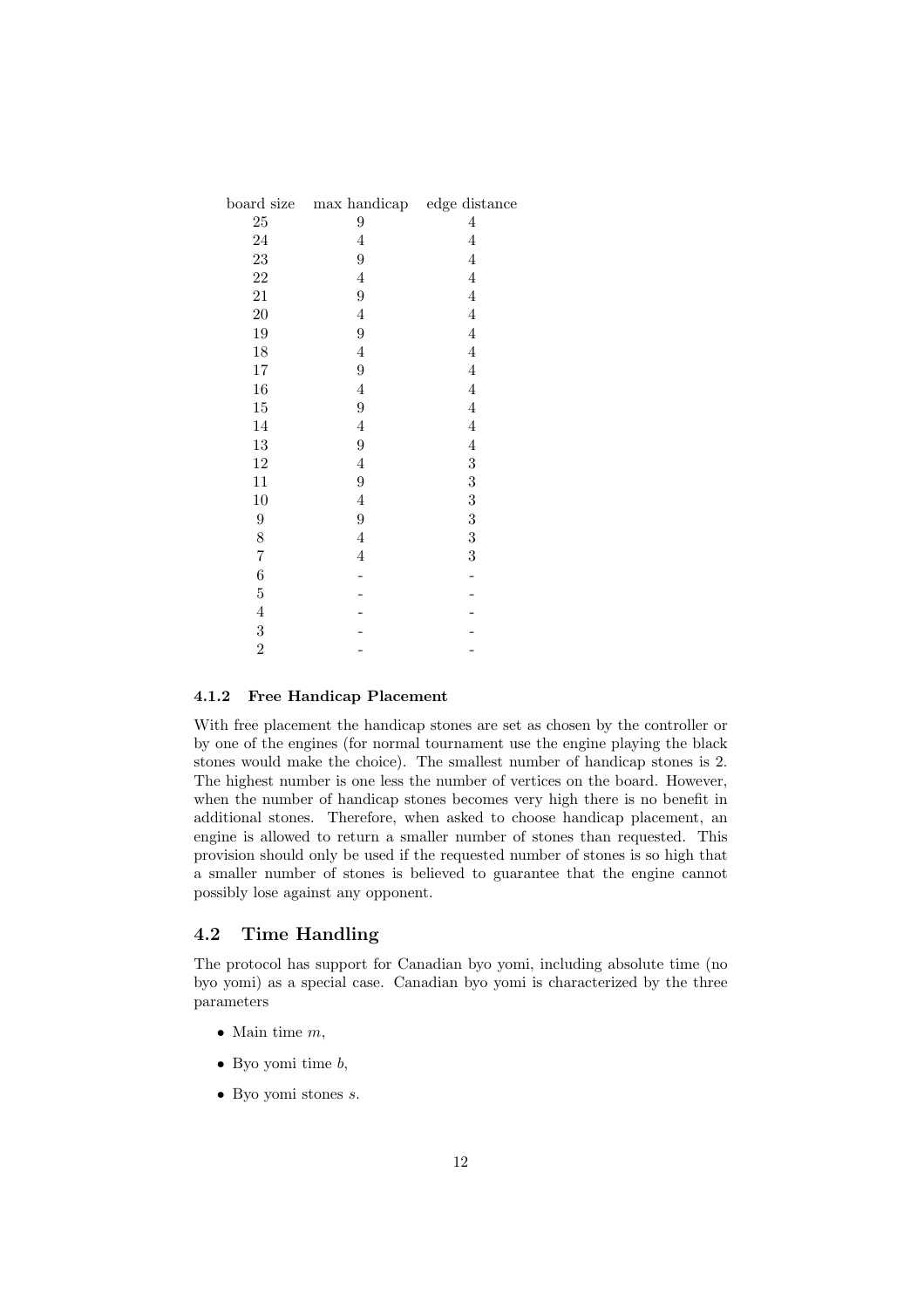The semantics is that the clock is first set to  $m$ . The engine has no requirements on the number of stones while this time is running. When it is up, the clock is reset to  $b$  and the engine has to play  $s$  stones before this time is up. When s stones have been played, the clock is reset to  $b$ , regardless of remaining time. Then the engine has to play another s stones before the time is up. This procedure repeats until the game is over. If an engine fails to play s stones before its byo yomi time is up, it loses on time.

Setting  $m = 0$  means that the engine immediately starts in byo yomi. Setting  $b = 0$  means that if the main time is up before the game is over, the engine loses on time. Setting  $b > 0$  and  $s = 0$  means no time limits.

### **4.3 Scoring**

Depending on the exact choice of rules (see also section 8.3), scoring a finished game may be more or less complex. With a few exceptions it is critical to determine which stones are dead and which are alive. Sometimes it is also necessary to distinguish between life in seki and independent life.

This protocol provides two commands to query the engines about score and group status. They are both valid only when the game is finished.

The first command, final score, asks for the engine's opinion about the score. The result is returned as a string of the form  $W+2.5$  if white wins, B+31 if black wins, and just 0 if the game ends in a draw. The number in the result is of course the difference between the number of points for each player, including komi.

The second command, final\_status\_list, is used to query an engine about the status of the stones. This command takes a string argument which may be one of alive, seki, and dead. The result is reported by listing all stones having the requested status. The list is organized with one string per line. If an engine cannot distinguish between life in seki and independent life, all those stones should be reported as alive.

The protocol does not include any support for resolving disagreement about status or score.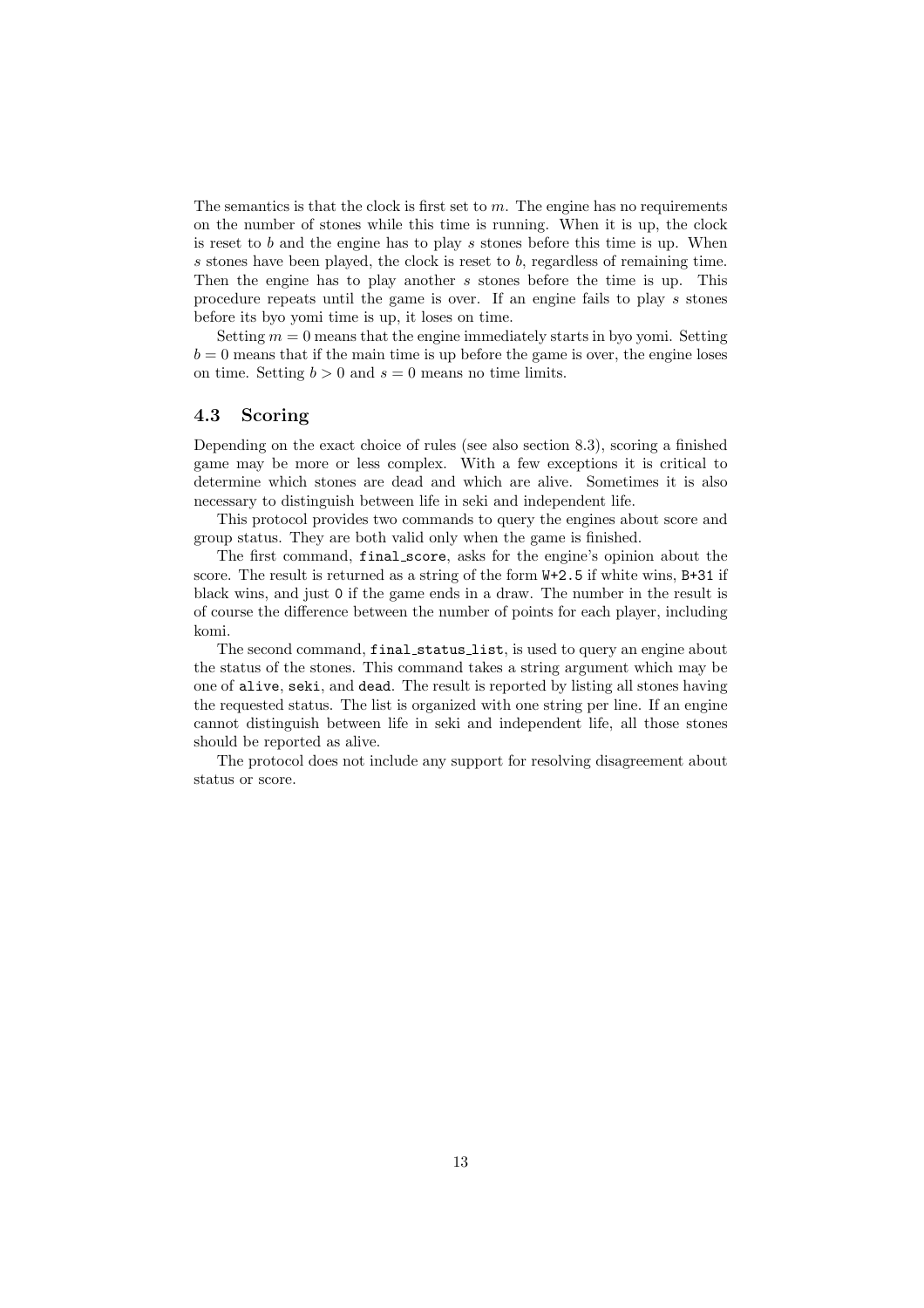## **5 Internal State**

### **5.1 State Variables**

An engine is expected to keep track of the following state information:

- board size
- board configuration
- number of captured stones of either color
- move history
- komi
- time settings

### **5.2 Default State**

There is no default state for any state variable. When first started, the engine may set these as it likes. A controller which has some specific opinion about these values must set them explicitly with the appropriate commands, including clearing the board.

### **5.3 State Maintenance**

The state is changed by certain commands, as specified in their description in section 6. State which is not explicitly modified must remain unchanged. A failed command must never change any state.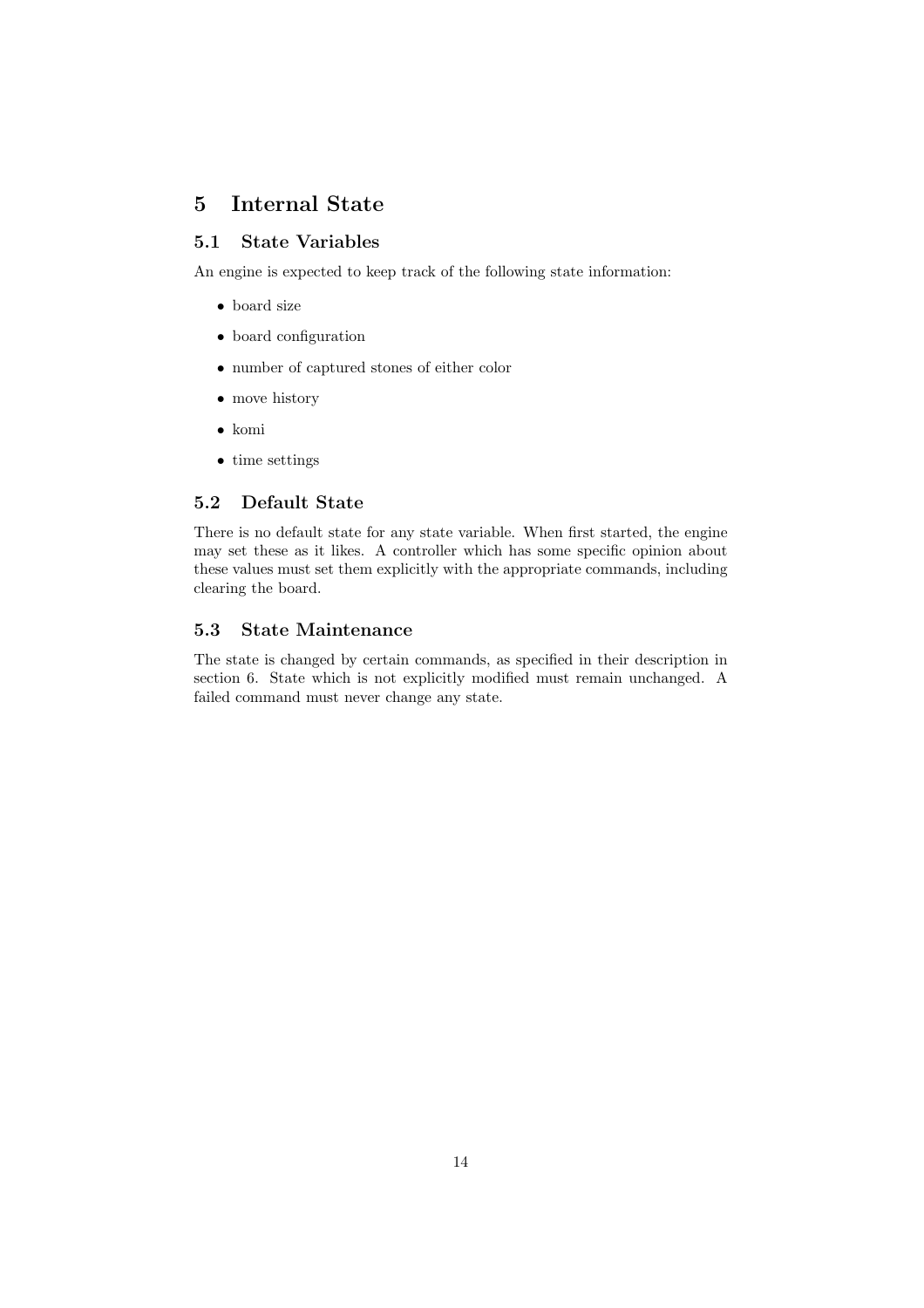### **6 Commands**

### **6.1 Required Commands**

All implementations are required to support the following commands:

protocol\_version name version known\_command list\_commands quit boardsize clear\_board komi play genmove

### **6.2 Protocol Subsets**

### **6.2.1 Tournament**

The tournament subset adds the commands:

fixed\_handicap place\_free\_handicap set\_free\_handicap

### **6.2.2 Regression**

The regression subset adds the commands:

loadsgf reg\_genmove

### **6.3 List of All Commands**

### **6.3.1 Adminstrative Commands**

### • **protocol version**

| arguments | none                                             |
|-----------|--------------------------------------------------|
| effects   | none                                             |
| output    | version_number                                   |
|           | int version number - Version of the GTP Protocol |
| fails     | never                                            |
| comments  | For this specification 2.                        |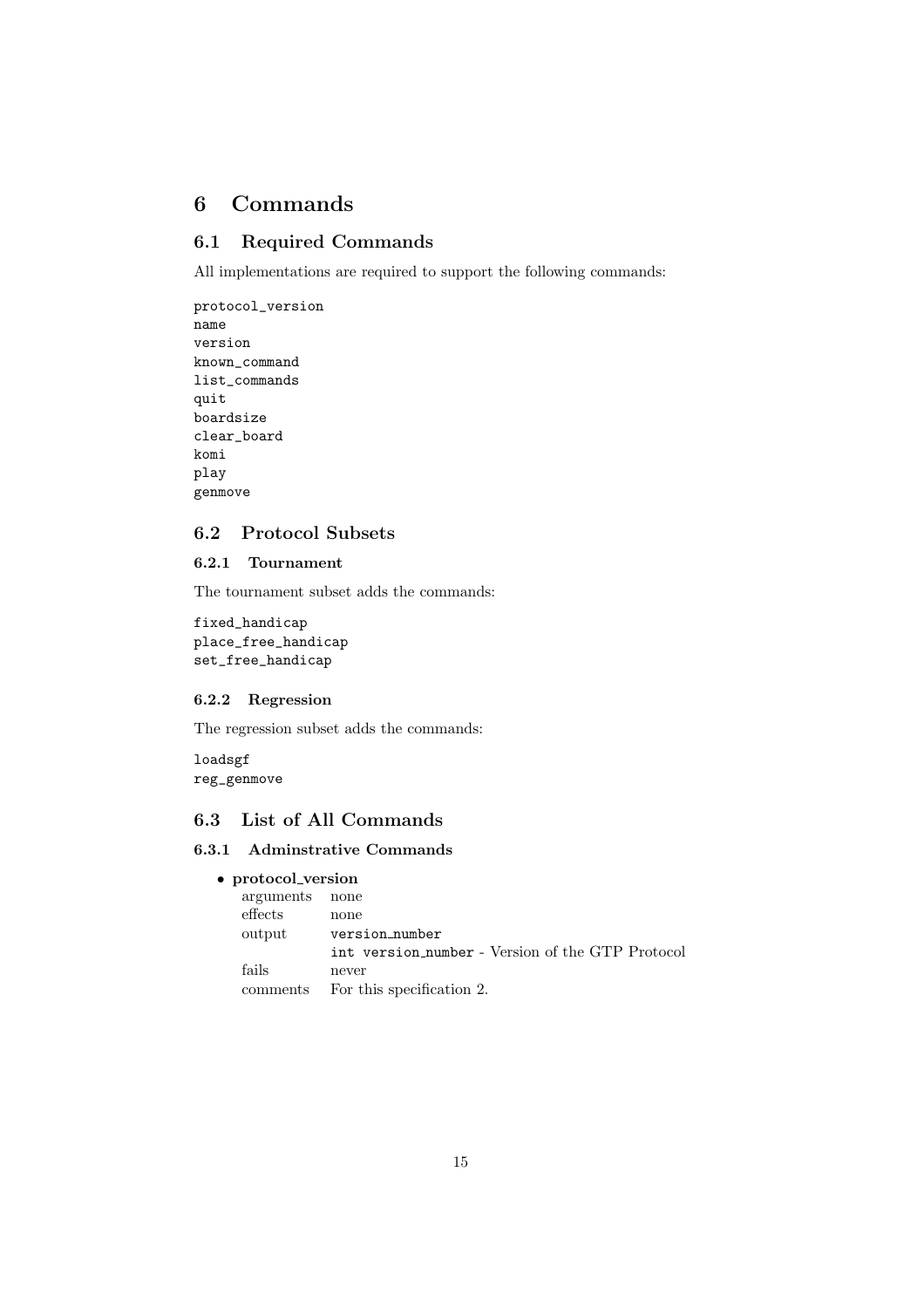### • **name**

| arguments            | none                                                                                                                                                                 |
|----------------------|----------------------------------------------------------------------------------------------------------------------------------------------------------------------|
| effects              | none                                                                                                                                                                 |
| output               | name                                                                                                                                                                 |
|                      | string* name - Name of the engine                                                                                                                                    |
| fails                | never                                                                                                                                                                |
| comments             | E.g. "GNU Go", "GoLois", "Many Faces of Go". The<br>name does not include any version information, which is<br>provided by the version command.                      |
| • version            |                                                                                                                                                                      |
| arguments            | none                                                                                                                                                                 |
| effects              | none                                                                                                                                                                 |
| output               | version                                                                                                                                                              |
|                      | string* version - Version of the engine                                                                                                                              |
| fails                | never                                                                                                                                                                |
| comments             | E.g. "3.1.33", " $10.5$ ". Engines without a sense of version<br>number should return the empty string.                                                              |
| known_command        |                                                                                                                                                                      |
| arguments            | command_name                                                                                                                                                         |
|                      | string command_name - Name of a command                                                                                                                              |
| effects              | none                                                                                                                                                                 |
| output               | known                                                                                                                                                                |
|                      | boolean known - "true" if the command is known by the<br>engine, "false" otherwise                                                                                   |
| fails                | never                                                                                                                                                                |
| comments             | The protocol makes no distinction between unknown com-<br>mands and known but unimplemented ones. Do not de-<br>clare a command as known if it is known not to work. |
| <u>list commonds</u> |                                                                                                                                                                      |

#### • **list commands**

| arguments | none                                                    |
|-----------|---------------------------------------------------------|
| effects   | none                                                    |
| output    | commands                                                |
|           | string & commands - List of commands, one per row       |
| fails     | never                                                   |
| comments  | Include all known commands, including required ones and |
|           | private extensions.                                     |

### • **quit**

| arguments | none                                                      |
|-----------|-----------------------------------------------------------|
| effects   | The session is terminated and the connection is closed.   |
| output    | none                                                      |
| fails     | never                                                     |
| comments  | The full response of this command must be sent before the |
|           | engine closes the connection. The controller must receive |
|           | the response before the connection is closed on its side. |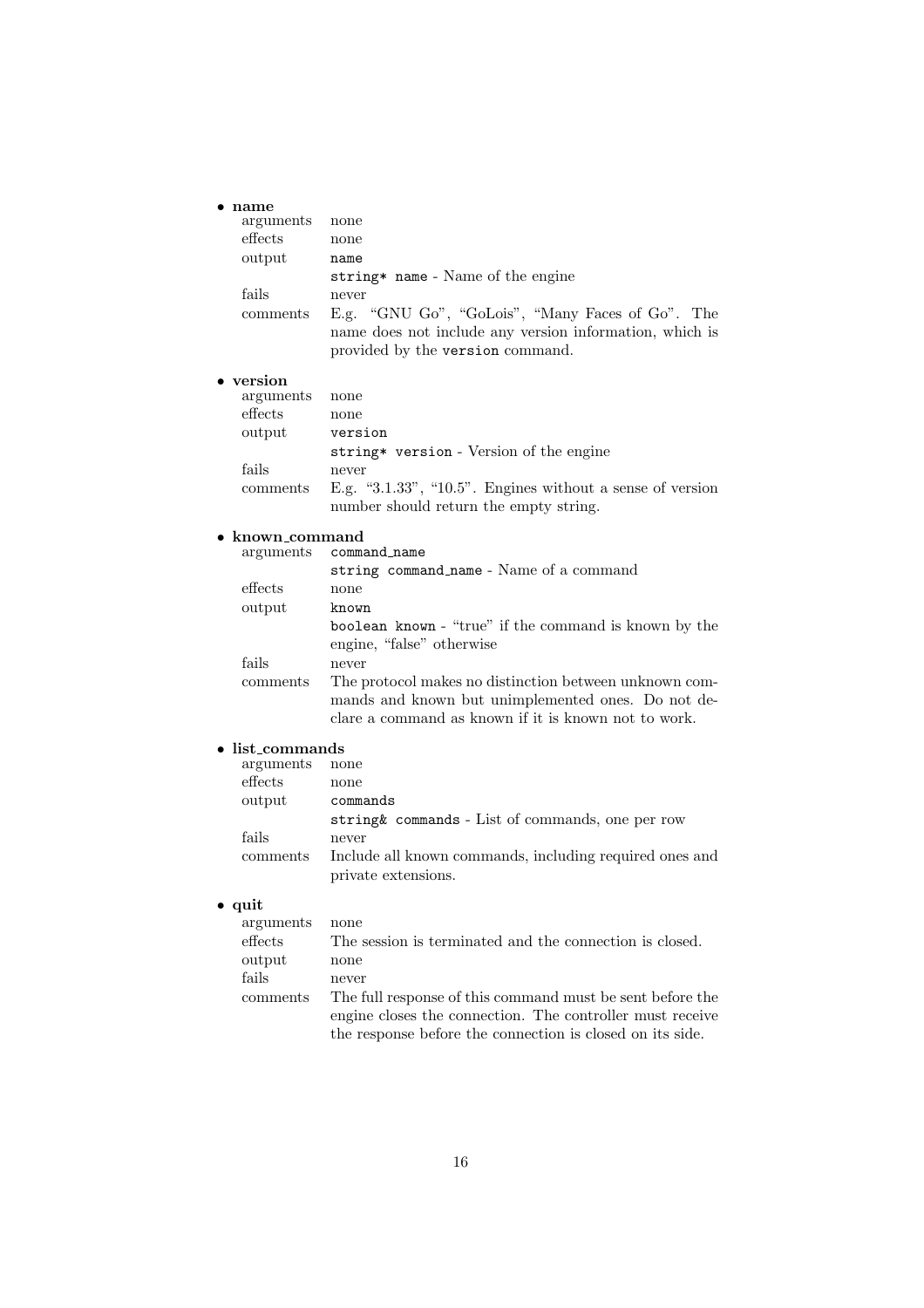### **6.3.2 Setup Commands**

| boardsize                     |                                                                                                         |
|-------------------------------|---------------------------------------------------------------------------------------------------------|
| arguments                     | size                                                                                                    |
|                               | int size - New size of the board.                                                                       |
| effects                       | The board size is changed. The board configuration, num-                                                |
|                               | ber of captured stones, and move history become arbi-                                                   |
|                               | trary.                                                                                                  |
| output                        | none                                                                                                    |
| fails                         | Syntax error. If the engine cannot handle the new size,                                                 |
| comments                      | fails with the error message "unacceptable size".<br>In GTP version 1 this command also did the work of |
|                               | clear_board. This may or may not be true for imple-                                                     |
|                               | mentations of GTP version 2. Thus the controller must                                                   |
|                               | call clear_board explicitly. Even if the new board size is                                              |
|                               | the same as the old one, the board configuration becomes                                                |
|                               | arbitrary.                                                                                              |
|                               |                                                                                                         |
| • clear_board                 |                                                                                                         |
| arguments<br>effects          | none<br>The board is cleared, the number of captured stones is                                          |
|                               | reset to zero for both colors and the move history is reset                                             |
|                               | to empty.                                                                                               |
| output                        | none                                                                                                    |
| fails                         | never                                                                                                   |
| comments                      |                                                                                                         |
|                               |                                                                                                         |
| komi<br>arguments             | new_komi                                                                                                |
|                               | float new komi - New value of komi.                                                                     |
| effects                       | Komi is changed.                                                                                        |
| output                        | none                                                                                                    |
| fails                         | syntax error                                                                                            |
| comments                      | The engine must accept the komi even if it should be                                                    |
|                               | ridiculous.                                                                                             |
|                               |                                                                                                         |
| • fixed_handicap<br>arguments | number_of_stones                                                                                        |
|                               | int number of stones - Number of handicap stones.                                                       |
| effects                       | Handicap stones are placed on the board according to the                                                |
|                               | specification in section 4.1.1.                                                                         |
| output                        | vertices                                                                                                |
|                               | vertex* vertices - A list of the vertices where handicap                                                |
|                               | stones have been placed.                                                                                |
| fails                         | syntax error, invalid number of stones, board not empty                                                 |
| comments                      | This command is only valid if the board is empty. See                                                   |
|                               | section 4.1.1 for valid number of handicap stones.<br>The                                               |
|                               | handicap stones are <i>not</i> included in the move history.                                            |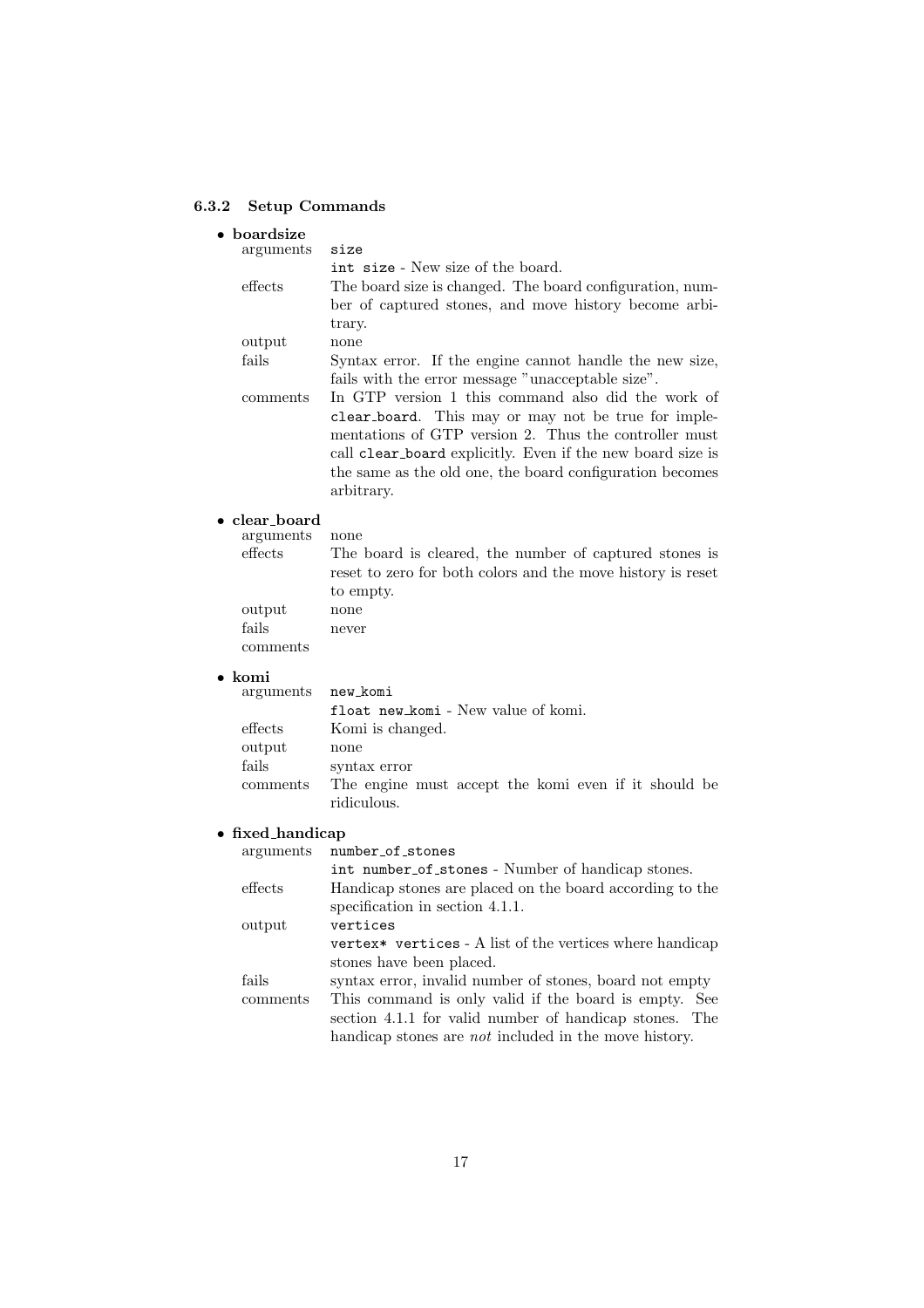### • **place free handicap**

| arguments | number of stones                                                  |
|-----------|-------------------------------------------------------------------|
|           | int number of stones - Number of handicap stones.                 |
| effects   | Handicap stones are placed on the board on the vertices           |
|           | the engine prefers. See also section 4.1.2.                       |
| output    | vertices                                                          |
|           | vertex* vertices - A list of the vertices where handicap          |
|           | stones have been placed.                                          |
| fails     | syntax error, invalid number of stones, board not empty,          |
|           | bad vertex list                                                   |
| comments  | This command is only valid if the board is empty. The en-         |
|           | gine may place fewer than the requested number of stones          |
|           | on the board under certain circumstances, as discussed            |
|           | in section 4.1.2. The controller can check this by count-         |
|           | ing the number of vertices in the response. The handicap          |
|           | stones are <i>not</i> included in the move history. Vertices must |
|           | not be repeated or include "pass".                                |
|           |                                                                   |

• **set free handicap** arguments

vertex\* vertices - A list of vertices where handicap stones should be placed on the board. effects Handicap stones are placed on the vertices as requested. output none<br>fails synta syntax error, board not empty, bad vertex list comments This command is only valid if the board is empty. The list must have at least two elements and no more than the number of board vertices minus one. The engine must accept the handicap placement. The handicap stones are *not* included in the move history. Vertices must not be repeated or include "pass".

### **6.3.3 Core Play Commands**

### • **play**

| arguments | move                                                                                                                                                                  |
|-----------|-----------------------------------------------------------------------------------------------------------------------------------------------------------------------|
|           | move move - Color and vertex of the move                                                                                                                              |
| effects   | A stone of the requested color is played at the requested<br>vertex. The number of captured stones is updated if<br>needed and the move is added to the move history. |
| output    | none                                                                                                                                                                  |
| fails     | syntax error, illegal move. In the latter case, fails with the<br>error message "illegal move".                                                                       |
| comments  | Consecutive moves of the same color are not considered                                                                                                                |
|           | illegal from the protocol point of view.                                                                                                                              |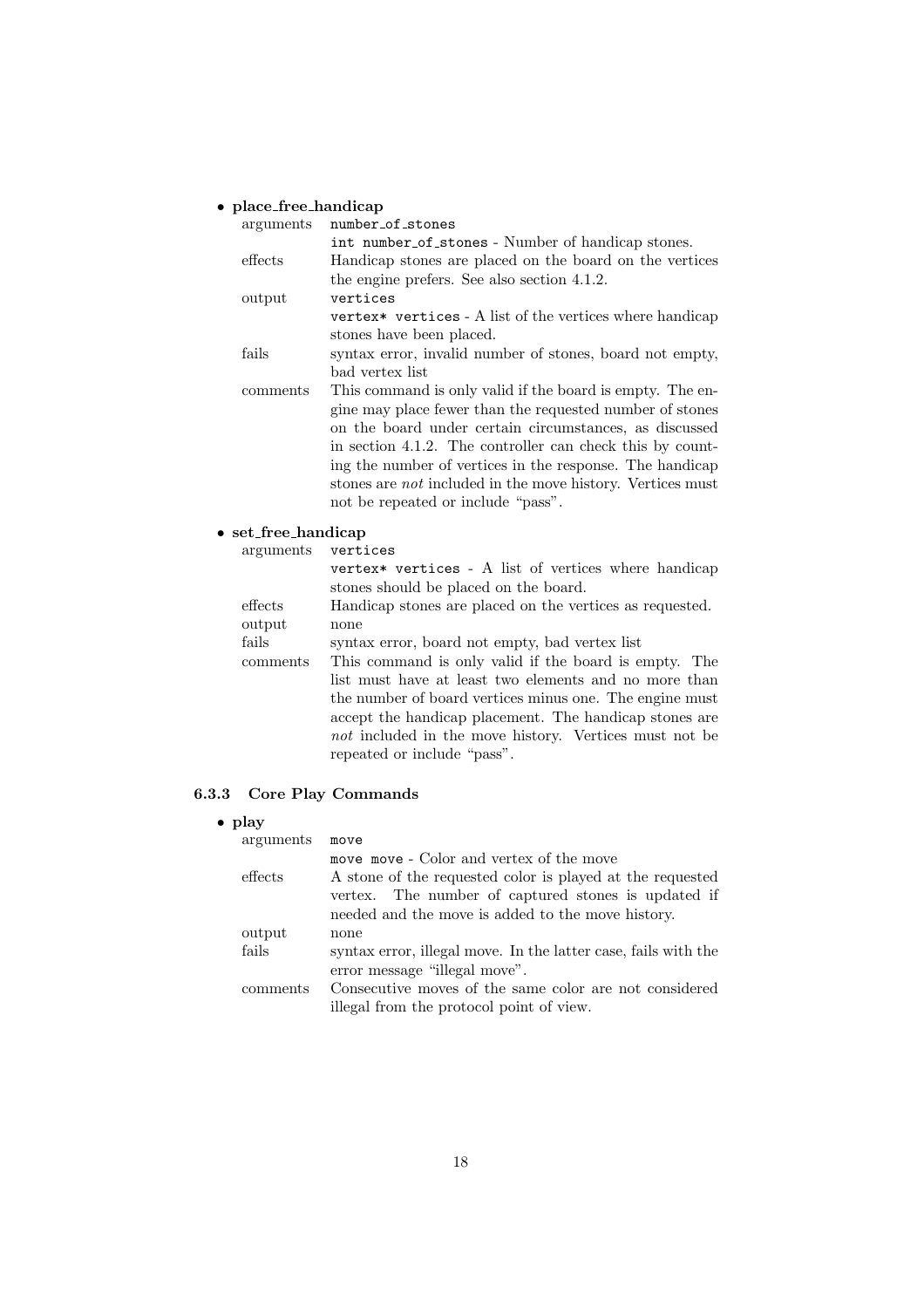| $\bullet$ genmove |                                                                                                                         |
|-------------------|-------------------------------------------------------------------------------------------------------------------------|
| arguments         | color                                                                                                                   |
|                   | color color - Color for which to generate a move.                                                                       |
| effects           | A stone of the requested color is played where the engine                                                               |
|                   | chooses. The number of captured stones is updated if                                                                    |
|                   | needed and the move is added to the move history.                                                                       |
| output            | vertex                                                                                                                  |
|                   | vertex string vertex - Vertex where the move was                                                                        |
|                   | played or the string "resign".                                                                                          |
| fails             | never                                                                                                                   |
| comments          | Notice that "pass" is a valid vertex and should be returned<br>if the engine wants to pass. Use "resign" if you want to |
|                   | give up the game. The controller is allowed to use this<br>command for either color, regardless who played the last     |
|                   | move.                                                                                                                   |
| $\bullet$ undo    |                                                                                                                         |
| arguments         | none                                                                                                                    |
| effects           | The board configuration and the number of captured                                                                      |
|                   | stones are reset to the state before the last move. The                                                                 |
|                   | last move is removed from the move history.                                                                             |
| output            | none                                                                                                                    |
| fails             | If the engine is unable to take back the last move, fails                                                               |
|                   | with the error message "cannot undo".                                                                                   |
| comments          | If you want to take back multiple moves, use this com-                                                                  |
|                   | mand multiple times. The engine may fail to undo if the                                                                 |
|                   | move history is empty or if the engine only maintains a                                                                 |
|                   | partial move history, which has been exhausted by previ-                                                                |
|                   | ous undos. It is never possible to undo handicap place-                                                                 |
|                   | ments. Use clear_board if you want to start over. An                                                                    |
|                   | engine which never is able to undo should not include this                                                              |
|                   | command among its known commands.                                                                                       |
|                   |                                                                                                                         |

### **6.3.4 Tournament Commands**

### • **time settings**

| arguments | main_time_byo_yomi_time_byo_yomi_stones<br>int main_time - Main time measured in seconds. |
|-----------|-------------------------------------------------------------------------------------------|
|           |                                                                                           |
|           | int byo_yomi_time - Byo yomi time measured in seconds.                                    |
|           | int byo_yomi_stones - Number of stones per byo yomi                                       |
|           | period.                                                                                   |
| effects   | The time settings are changed.                                                            |
| output    | none                                                                                      |
| fails     | syntax error                                                                              |
| comments  | The interpretation of the parameters is discussed in sec-                                 |
|           | tion 4.2. The engine must accept the requested values.                                    |
|           | This command gives no provision for negotiation of the                                    |
|           | time settings.                                                                            |
|           |                                                                                           |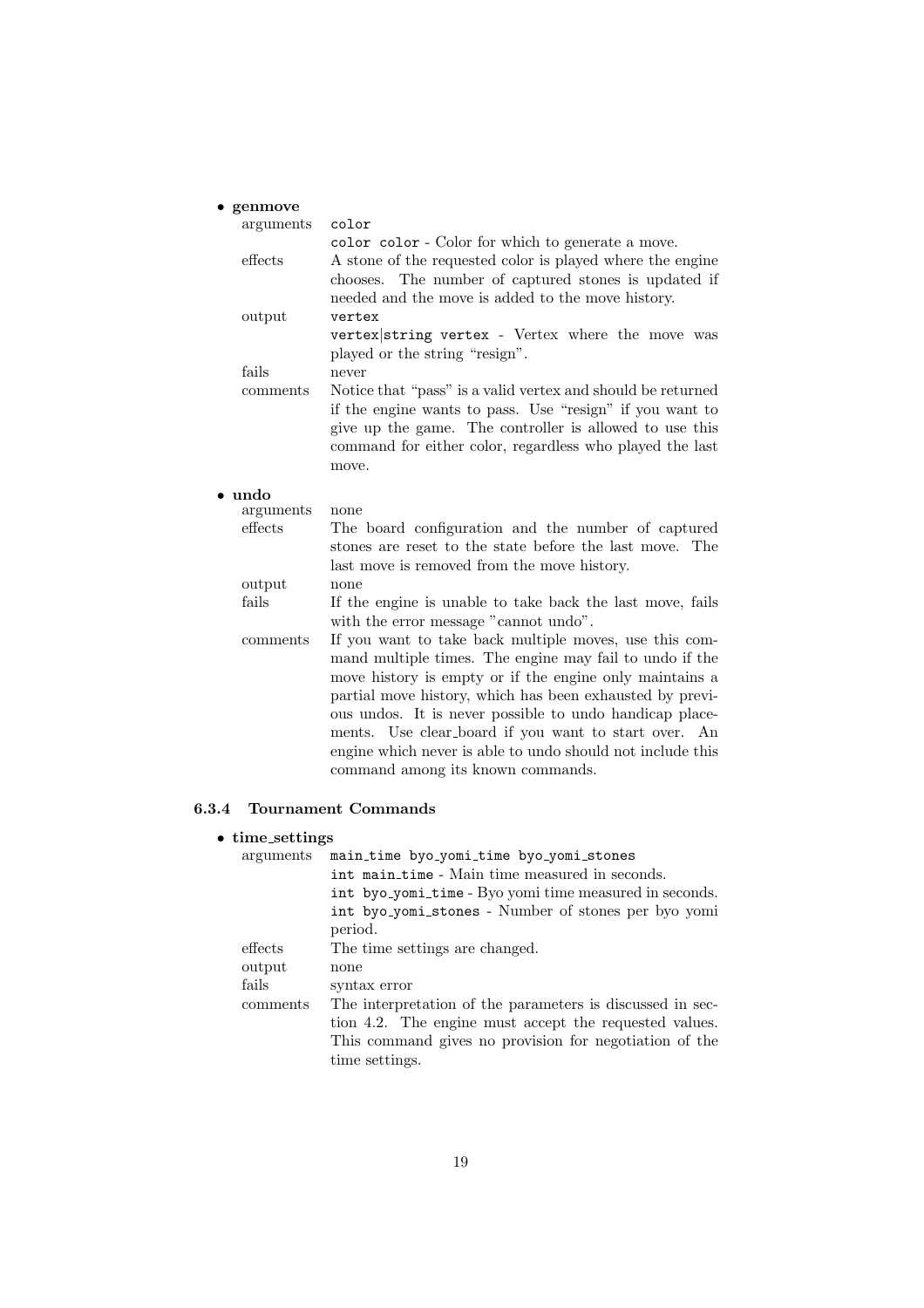#### • **time left**

• **final score**

| arguments                | color time stones                                                                 |
|--------------------------|-----------------------------------------------------------------------------------|
|                          | color color - Color for which the information applies.                            |
|                          | int time - Number of seconds remaining.                                           |
|                          | int stones - Number of stones remaining.                                          |
| effects                  | none                                                                              |
| output                   | none                                                                              |
| fails                    | syntax error                                                                      |
| comments                 | While the main time is counting, the number of remaining<br>stones is given as 0. |
| final_score<br>orcumonta | n <sub>0</sub>                                                                    |

| arguments | none                                                       |
|-----------|------------------------------------------------------------|
| effects   | none                                                       |
| output    | score                                                      |
|           | string score - Score as described in section 4.3.          |
| fails     | If the engine is unable to determine the score, fails with |
|           | error message "cannot score".                              |
| comments  | If the engine never is able to determine the score, leave  |
|           | the command unimplemented.                                 |

### • **final status list**

| arguments | status                                              |
|-----------|-----------------------------------------------------|
|           | string status - Requested status.                   |
| effects   | none                                                |
| output    | stones                                              |
|           | vertex*& stones - Stones with the requested status. |
| fails     | syntax error                                        |
| comments  | See section 4.3 for details.                        |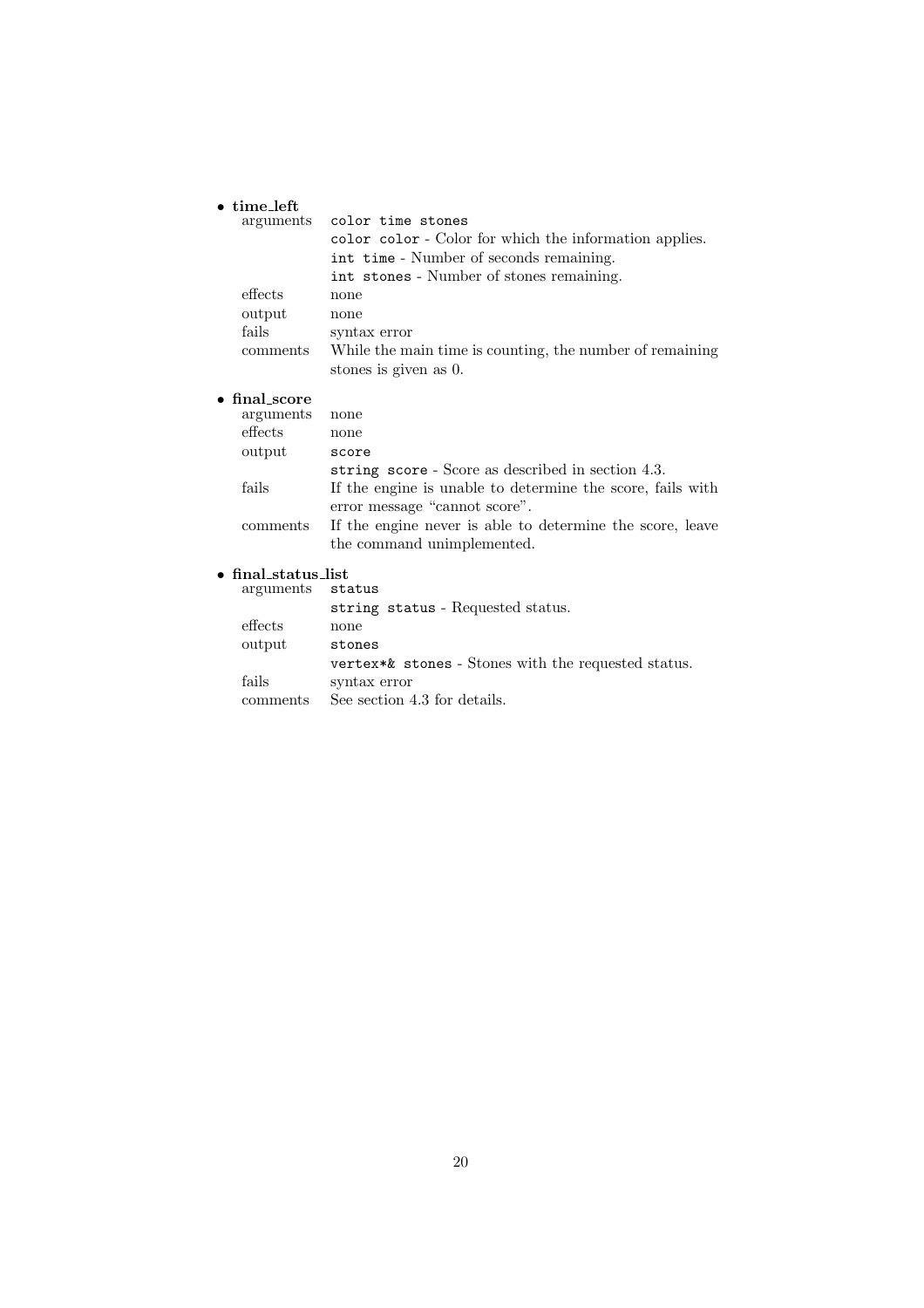### **6.3.5 Regression Commands**

| $\bullet$ loadsgf     |                                                                                                                                                                                                                                                                                                                                                                                                                                                                                                                 |
|-----------------------|-----------------------------------------------------------------------------------------------------------------------------------------------------------------------------------------------------------------------------------------------------------------------------------------------------------------------------------------------------------------------------------------------------------------------------------------------------------------------------------------------------------------|
| arguments             | filename move_number                                                                                                                                                                                                                                                                                                                                                                                                                                                                                            |
|                       | string filename - Name of an sgf file.                                                                                                                                                                                                                                                                                                                                                                                                                                                                          |
|                       | int move_number - Optional move number.                                                                                                                                                                                                                                                                                                                                                                                                                                                                         |
| effects               | Board size and komi are set to the values given in the<br>sgf file. Board configuration, number of captured stones,<br>and move history are found by replaying the game record<br>up to the position before move_number or until the end if<br>omitted.                                                                                                                                                                                                                                                         |
| output                | none                                                                                                                                                                                                                                                                                                                                                                                                                                                                                                            |
| fails                 | Syntax error. If the file does not exist or cannot be read<br>in because it is broken in some way, fails with the error<br>message "cannot load file".                                                                                                                                                                                                                                                                                                                                                          |
| comments              | Due to the syntactical limitations of this protocol, the<br>filename cannot include spaces, hash signs $(\#)$ , or control<br>characters. The command requires the controller and the<br>engine to share file system, or at least that the controller<br>has sufficient knowledge about the file system of the en-<br>gine. If move_number is larger than the number of moves<br>in the file, read until the end of the file. This command has<br>no support for sgf files with variations or game collections. |
| $\bullet$ reg_genmove |                                                                                                                                                                                                                                                                                                                                                                                                                                                                                                                 |
| arguments             | color                                                                                                                                                                                                                                                                                                                                                                                                                                                                                                           |
|                       | color color - Color for which to generate a move.                                                                                                                                                                                                                                                                                                                                                                                                                                                               |
| effects               | none                                                                                                                                                                                                                                                                                                                                                                                                                                                                                                            |
| output                | vertex                                                                                                                                                                                                                                                                                                                                                                                                                                                                                                          |
|                       | vertex string vertex - Vertex where the engine would<br>want to play a move or the string "resign".                                                                                                                                                                                                                                                                                                                                                                                                             |
| fails                 | never                                                                                                                                                                                                                                                                                                                                                                                                                                                                                                           |

comments This command differs from genmove in that it does not play the generated move. It is also advisable to turn off any move randomization since that may cause meaningless regression fluctuations.

### **6.3.6 Debug Commands**

### • **showboard**

| arguments | none                                                                                                                                                                                                                                                                 |
|-----------|----------------------------------------------------------------------------------------------------------------------------------------------------------------------------------------------------------------------------------------------------------------------|
| effects   | none                                                                                                                                                                                                                                                                 |
| output    | board                                                                                                                                                                                                                                                                |
|           | string*& board - A diagram of the board position.                                                                                                                                                                                                                    |
| fails     | never                                                                                                                                                                                                                                                                |
| comments  | The engine may draw the board as it likes. It is, however,<br>required to place the coordinates as described in section<br>2.11. This command is only intended to help humans with<br>debugging and the output should never need to be parsed<br>by another program. |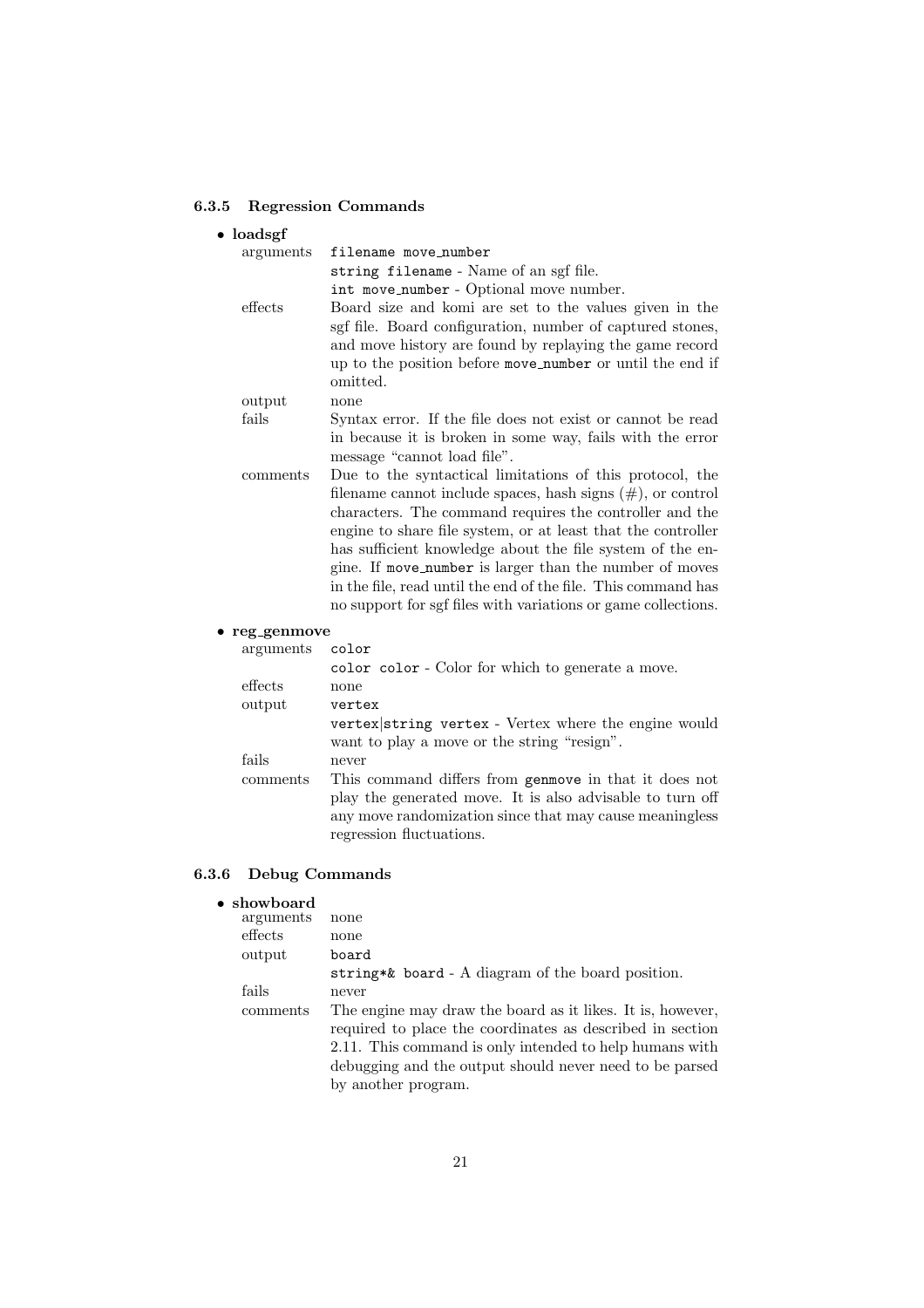# **7 Example**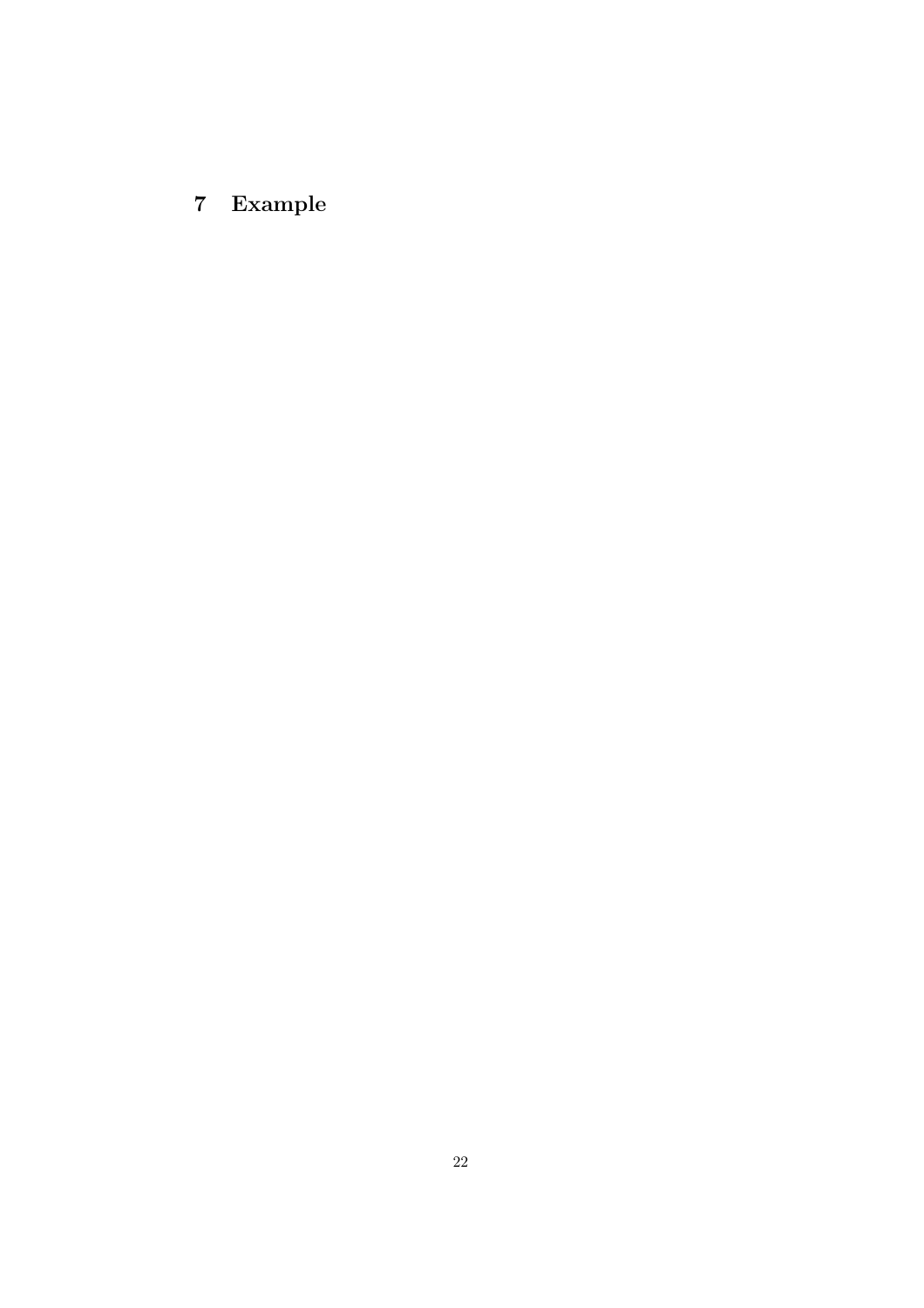### **8 Comments on the Specification**

### **8.1 Design Principles**

1. The protocol is primarily intended for machine-machine communication. At the same time we want it to be reasonably human readable as well. There are two principal reasons for this. The first one is to make it easy to debug a protocol implementation or to find the error if the communication breaks down, e.g. if two engines involved in a game get their boards out of sync. The second reason is to make it easy to online issue GTP commands, or write scripts, for engine testing.

The protocol is *not* intended as a user interface for playing games though, even if it can be done for testing purposes.

2. The protocol intentionally does not include any negotiation options. The controller dictates everything and the engine has to comply, unless it is technically unable to, in which case it has to fail. While this to some extent limits the power of the protocol, it considerably simplifies implementation of both engines and controllers.

Arguably an engine could fail on purpose as some kind of attempt to force negotiation. This is not encouraged and is considered bad style. A controller has absolutely no obligation to try to work around such failures.

### **8.2 Detail Comments**

#### • **1.3 Communication Model**

That the controller initiates all communication does not imply that it has to set up the communication *channel*.

#### • **2.1 Character Set**

ASCII specifies characters in the interval 0–127, some of which are control characters. "Other characters" refer to characters in the interval 128–255, which are available in various character sets such as the ISO-8859-x series.

### • **2.3 Whitespace**

The requirement to accept both SPACE and HT but only produce SPACE applies to both engine and controller. The reason for this asymmetry is that SPACE is the preferred character but since it for some purposes can be convenient to write scripts of GTP commands manually in text files it is conceivable that an HT may occur occasionally.

#### • **2.4 Newline Convention**

The newline convention is easy to implement and allows interoperability between platforms using LF, CRLF, or LFCR to indicate newlines. It does not interoperate with the CR only convention used in text files on MacOS, prior to MacOS X. This is not expected to be a substantial problem.

### • **2.8 Timing**

While the communication channels are required to be free from errors, we do not assume that they are free from delays. For communication over the internet, random delays are a reality and it would be unrealistic not to take this into account.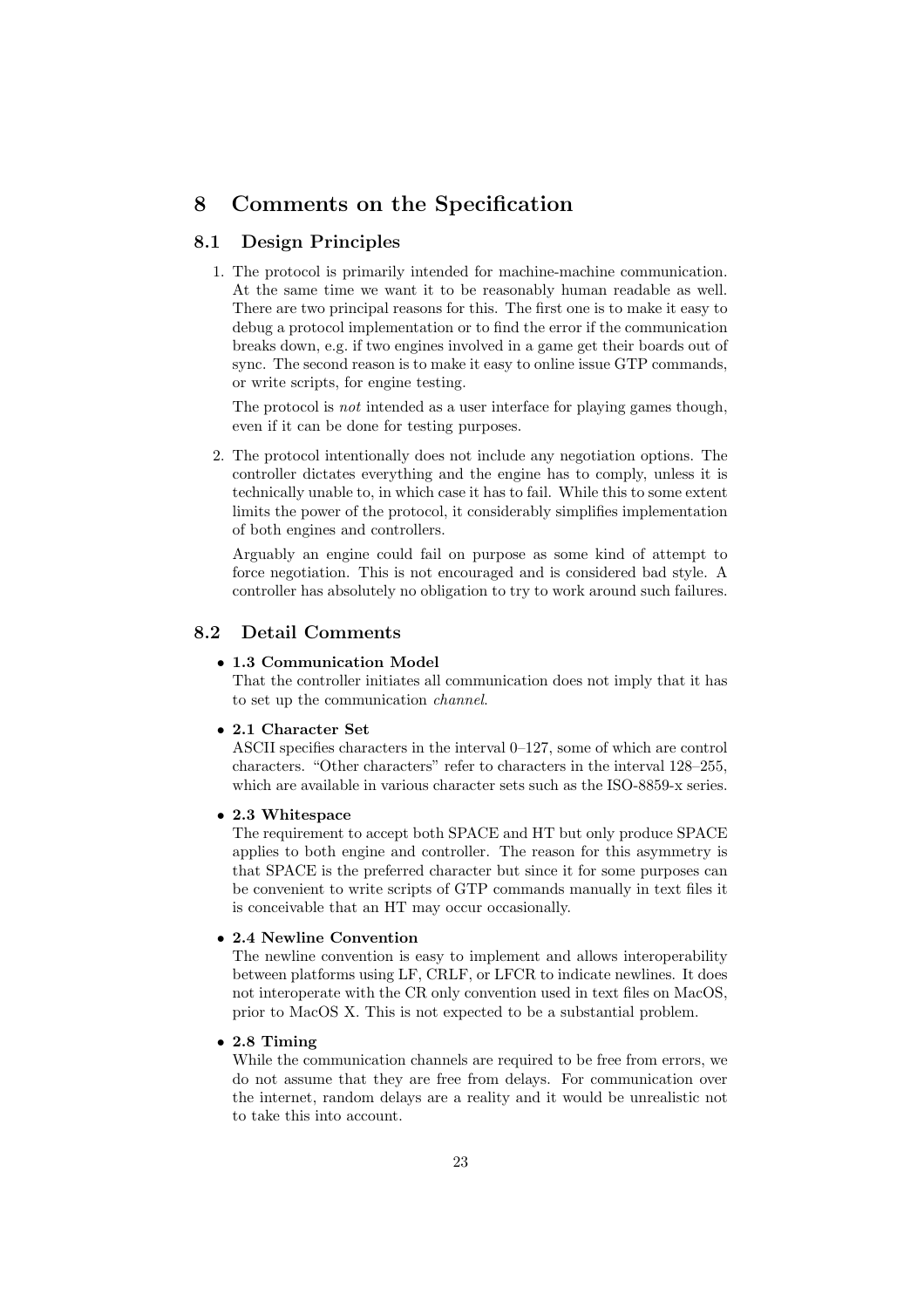#### • **2.9 Comments**

Comments are mainly useful in regression test suites.

#### • **2.11 Board Coordinates**

The choice of board coordinates is guided by design principle 1 of the previous section. The alternative to instead use a pair of integers is slightly easier for a machine to parse and does not impose any limitations on the maximum board size. However, the better human readibility of the chosen format is considered significant enough.

This coordinate convention is identical to the one used on IGS and many other go servers, and is also used in the specification of the Go Modem Protocol.

### • **3.2.1 Simple Entities**

The only purpose of the float entity is to specify komi values. In practice it would suffice to restrict these to small integers and half-integers, but it is probably better to allow general floating point numbers anyway.

#### • **3.2.2 Compound Entities**

Since a list can only be stopped by an LF, an entity like  $\{int* \text{ color*}\}$ is invalid, although it would technically be possible to tell the ints from the colors in this particular case.

For similar reasons constructions of the form  $\{x\& y\&\}$  or  $x\&*$  are also invalid.

The multiline list construction cannot be used for commands since these are terminated by a single LF.

In constructions of the form  $x * k$ , there is no requirement that every  $x *$ has the same length. I.e., there may be varying number of elements on each line.

### • **3.6 Standard Error Messages**

Failures can be divided into two classes. In the first class we have syntactically incorrect commands and other failures of the controller to follow the specification. In the second class we have technical limitations of the engine, which the controller cannot easily foresee in advance.

Only failures in the second class have standard error messages, on the assumption that these are the only ones the controller need to take action on. Failures in the first class indicate programming errors and will require debugging. Thus those error messages may freely be chosen to best help the debugging.

### • **4.1.1 Fixed Handicap Placement**

This fixed handicap placement is compatible with the Go Modem Protocol and many go servers.

### • **4.1.2 Free Handicap Placement**

Filling all vertices but one with handicap stones leave them in atari and is obviously not attractive for black. Moreover black has the trivial placement of half the number of stones in a chessboard pattern which leaves white without a single legal move. It is also possible to place a smaller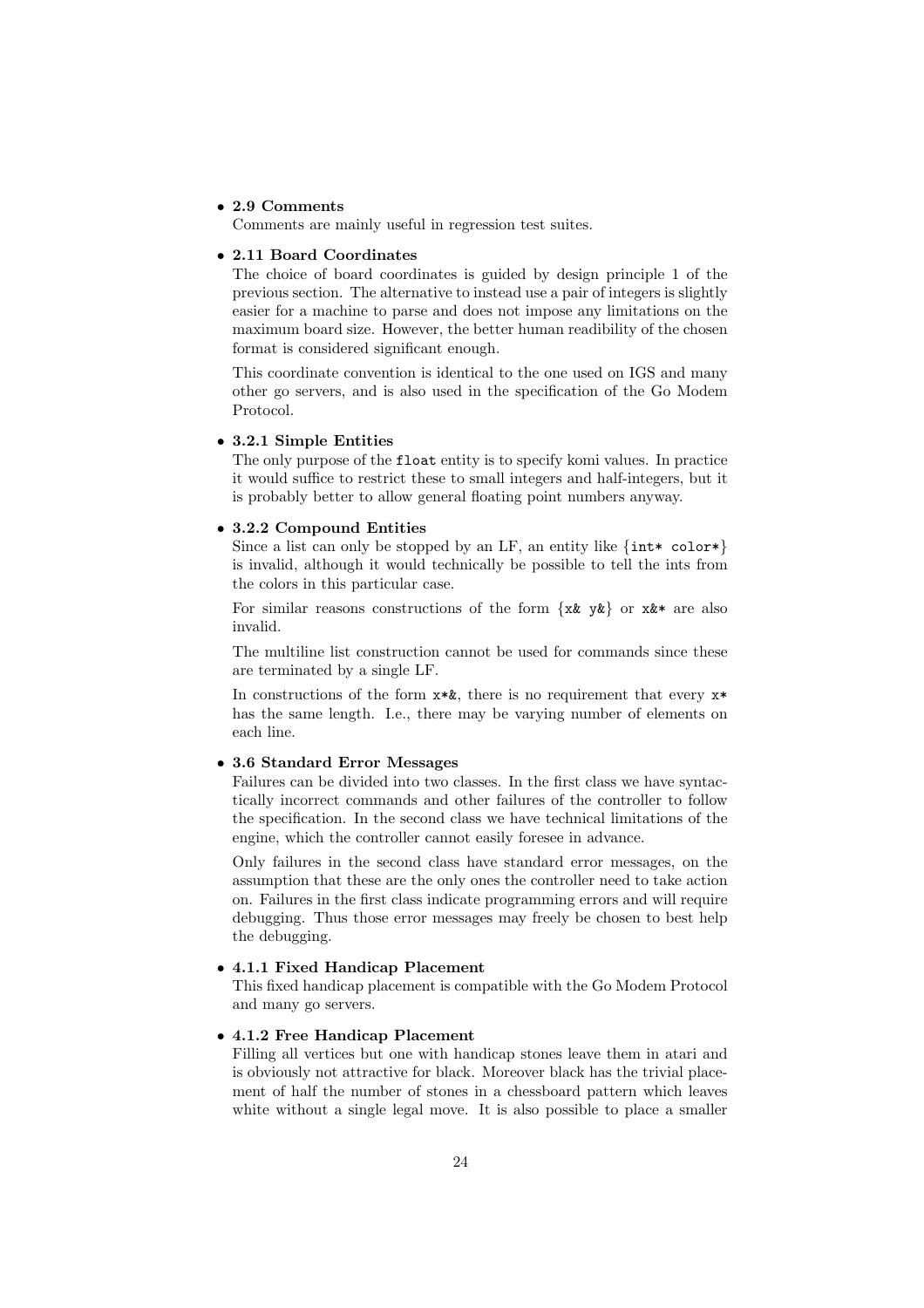number of stones than that so that white cannot possibly form a single living group. Thus there clearly exists thresholds above which it is not meaningful to add more stones.

With this in mind it is recommended that every engine has a threshold of at least 40 stones for 19x19 and a proportional number for other board sizes. Extremely weak engines are recommended to provide handicap placements all the way up to the full chessboard pattern.

#### • **4.2 Time Handling**

The controller is responsible for measuring time and deciding whether an engine has run out of time. The information given by the time settings and time left commands is only to guide the engines about how fast they need to play.

### • **4.3 Scoring**

With most rulesets scoring is difficult for computer programs. Only sophisticated engines can be expected to have reliable scoring while many engines probably will not implement the scoring commands at all. A controller is recommended to have external methods available to decide the winner (e.g. an independent trusted program or a human reviewer) but there is no reason to invoke them if both engines implement the scoring commands and agree about the result.

The format of the score string is identical to the RE property in SGF  $FF[4]$ .

#### • **5.1 State Variables**

An engine which never uses some state for anything does not have to keep track of it just because it should. The point of the rule is that the engine is not allowed to suddenly change any state which it does use, unless instructed to.

#### • **5.2 Default State**

It may seem natural to require e.g. an empty board when the engine is started. However, it can also be convenient to be able to start the engine with e.g. an sgf file already loaded.

#### • **6.3.5 Regression Commands**

GNU Go has a wide array of commands used in regression testing, such as attack to test whether a string can be tactically captured. However, except for simple move generation it is not at all clear to what extent such commands can be defined in ways which are meaningful across multiple programs. It is desired to increase the set of standard regression commands in future protocol revisions, but it must be done with care.

The reason for a separate reg\_genmove command is that it is usually desirable to get consistent regression results. I.e. for a given position the same move should always be generated. In actual play it is useful to have a random variability between moves of similar value, in particular in the opening, to avoid playing too predictably.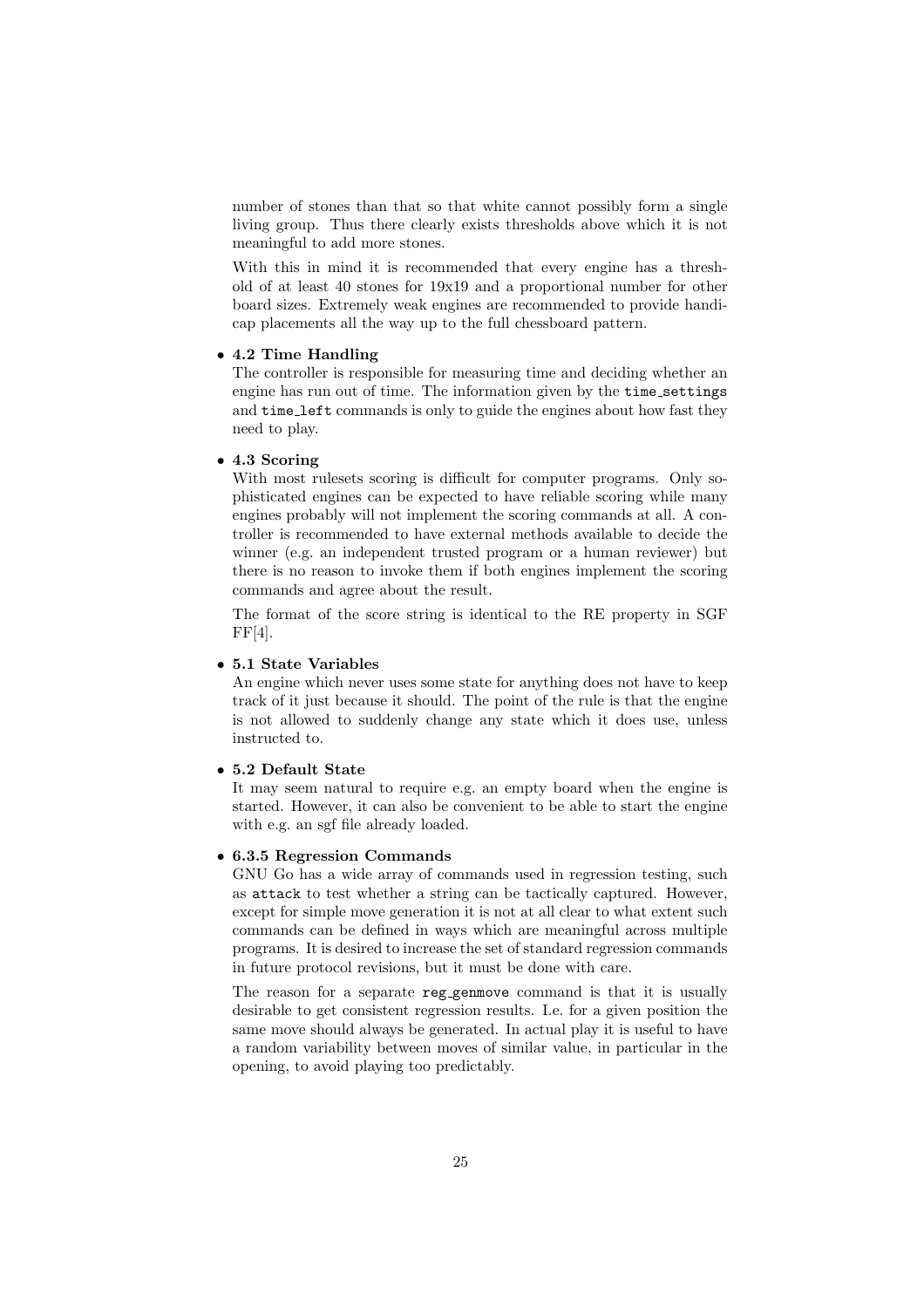### **8.3 Missing Features**

#### 1. **Ruleset Commands and Scoring Options**

This version of the protocol has no provisions to specify what ruleset and/or scoring options to use. This is planned for future revisions but has been omitted here due to the complexity of the issue.

The reason why this is considered complex is that there are numerous rulesets (using the term loosely) such as Japanese, Chinese, AGA, Ing, IGS, and New Zealand, which differ with respect to one or more of ko rule, area or territory scoring, scoring of seki, legality of suicide, effect of handicap stones on scoring, and so on.

As a workaround this kind of information has to be passed through other channels than GTP, e.g. as command line options when starting the engine.

In practice this is not all that much of a problem since these settings rarely vary between games, e.g. within a tournament. Still it is desirable to have this functionality in the protocol, but it is worth waiting for a well thought through design of the commands.

### 2. **Introspective Commands**

GNU Go includes a large number of commands to query the board, e.g. list legal moves, find connected strings, count liberties, and so on. These can be useful when writing a "stupid" user interface which does not itself know anything about the board logic. They have been omitted from this specification mainly to keep it shorter and make it look less imposing. They are under consideration for inclusion in later revisions.

### **8.4 Licensing**

Anyone may use this protocol for any purpose without any restrictions.

This *document* may be copied, modified, and distributed according to the terms of the GNU Free Documentation License, included in section 10.

While this in theory allows anyone to create modified protocol specifications, which could potentially lead to great chaos, that would benefit noone and we trust people not be that stupid.

The reason why we allow modification at all is to make sure that new authors can continue evolving the protocol if previous authors disappear, without having to rewrite everything from scratch.

People who want to use this protocol as a basis for development of some other protocol are most welcome to start from this protocol specification.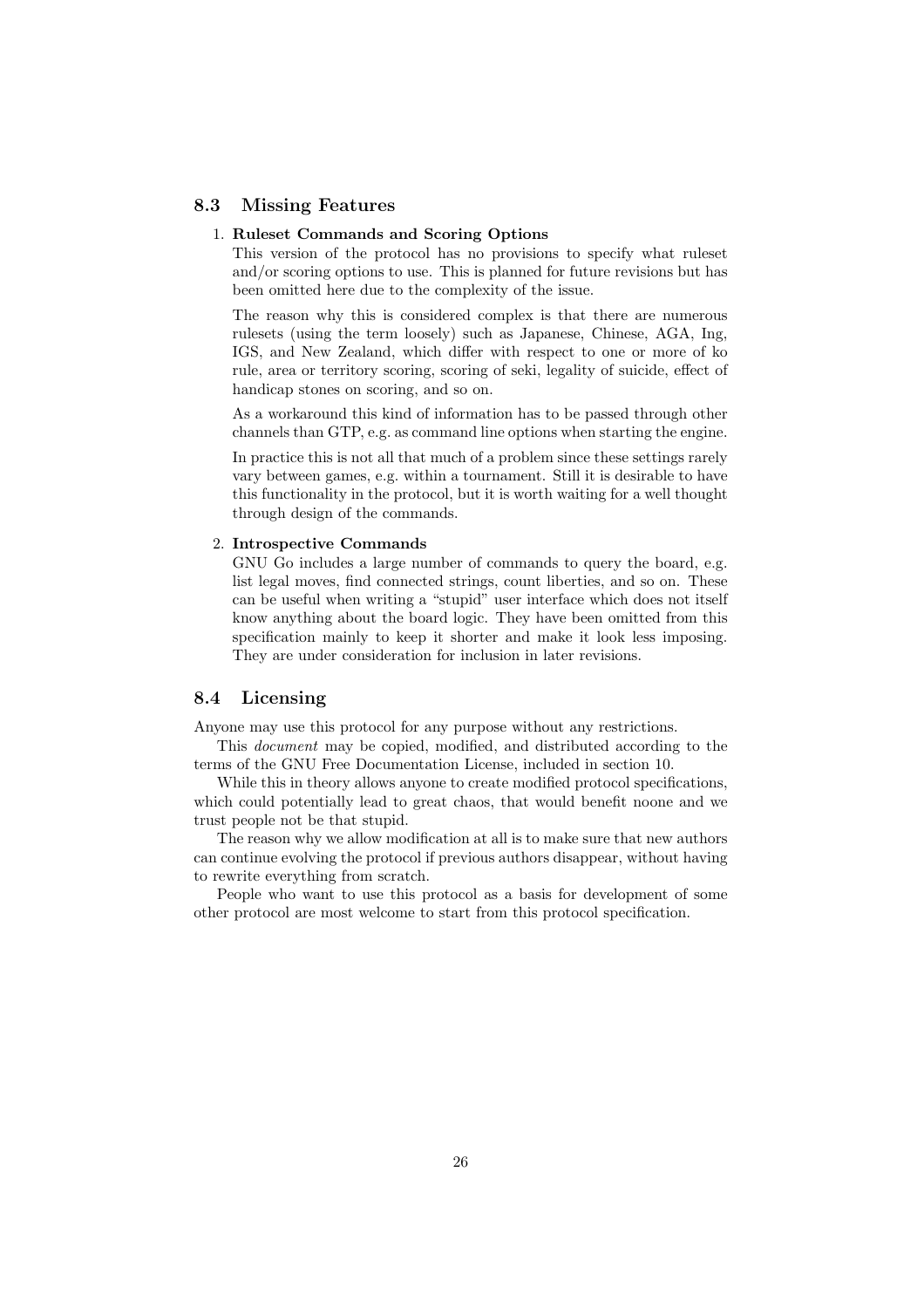**9 Credits**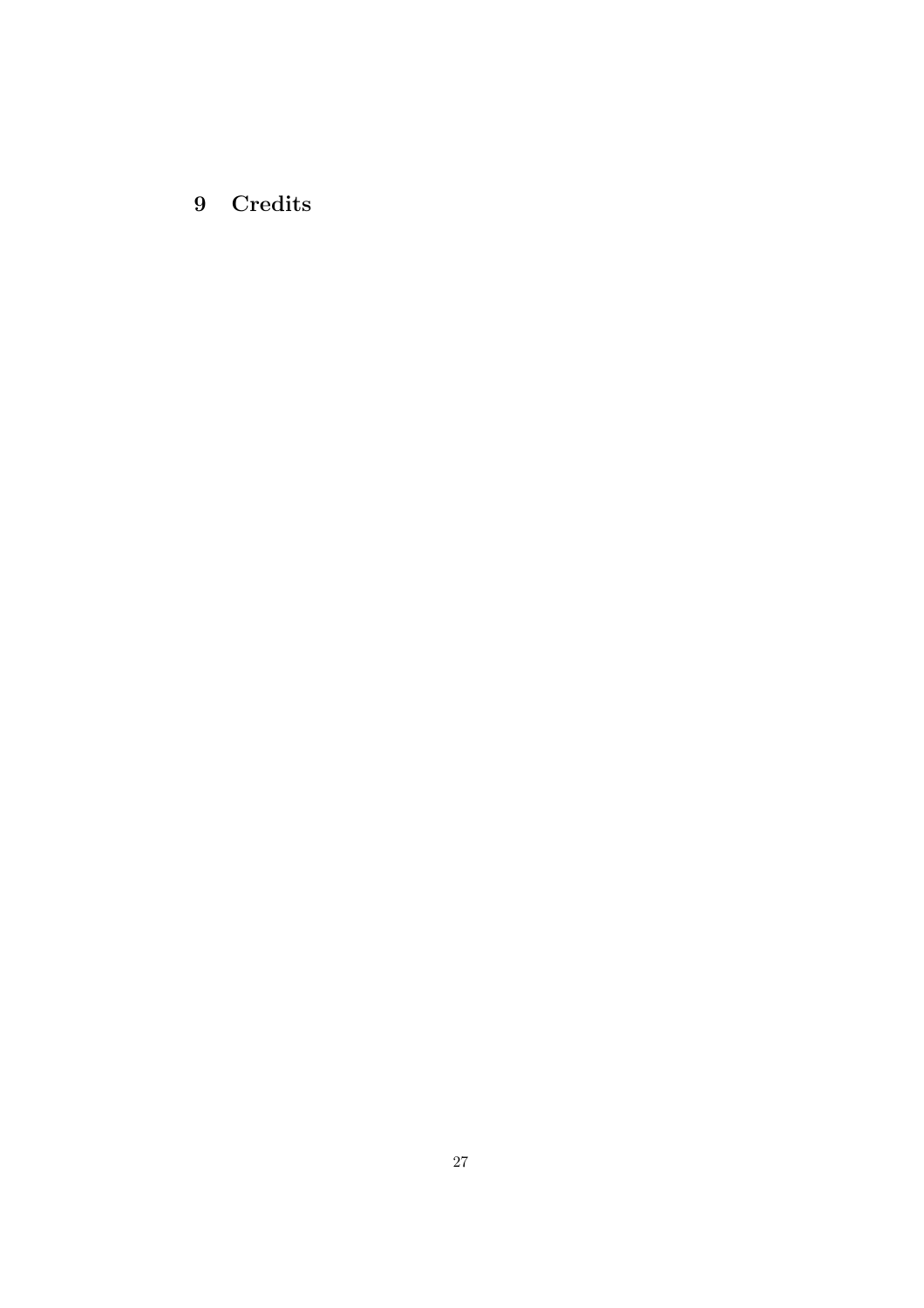### **10 GNU Free Documentation License**

Version 1.1, March 2000

Copyright  $\odot$  2000 Free Software Foundation, Inc. 59 Temple Place, Suite 330, Boston, MA 02111-1307 USA Everyone is permitted to copy and distribute verbatim copies of this license document, but changing it is not allowed.

### **Preamble**

The purpose of this License is to make a manual, textbook, or other written document "free" in the sense of freedom: to assure everyone the effective freedom to copy and redistribute it, with or without modifying it, either commercially or noncommercially. Secondarily, this License preserves for the author and publisher a way to get credit for their work, while not being considered responsible for modifications made by others.

This License is a kind of "copyleft", which means that derivative works of the document must themselves be free in the same sense. It complements the GNU General Public License, which is a copyleft license designed for free software.

We have designed this License in order to use it for manuals for free software, because free software needs free documentation: a free program should come with manuals providing the same freedoms that the software does. But this License is not limited to software manuals; it can be used for any textual work, regardless of subject matter or whether it is published as a printed book. We recommend this License principally for works whose purpose is instruction or reference.

### **10.1 Applicability and Definitions**

This License applies to any manual or other work that contains a notice placed by the copyright holder saying it can be distributed under the terms of this License. The "Document", below, refers to any such manual or work. Any member of the public is a licensee, and is addressed as "you".

A "Modified Version" of the Document means any work containing the Document or a portion of it, either copied verbatim, or with modifications and/or translated into another language.

A "Secondary Section" is a named appendix or a front-matter section of the Document that deals exclusively with the relationship of the publishers or authors of the Document to the Document's overall subject (or to related matters) and contains nothing that could fall directly within that overall subject. (For example, if the Document is in part a textbook of mathematics, a Secondary Section may not explain any mathematics.) The relationship could be a matter of historical connection with the subject or with related matters, or of legal, commercial, philosophical, ethical or political position regarding them.

The "Invariant Sections" are certain Secondary Sections whose titles are designated, as being those of Invariant Sections, in the notice that says that the Document is released under this License.

The "Cover Texts" are certain short passages of text that are listed, as Front-Cover Texts or Back-Cover Texts, in the notice that says that the Document is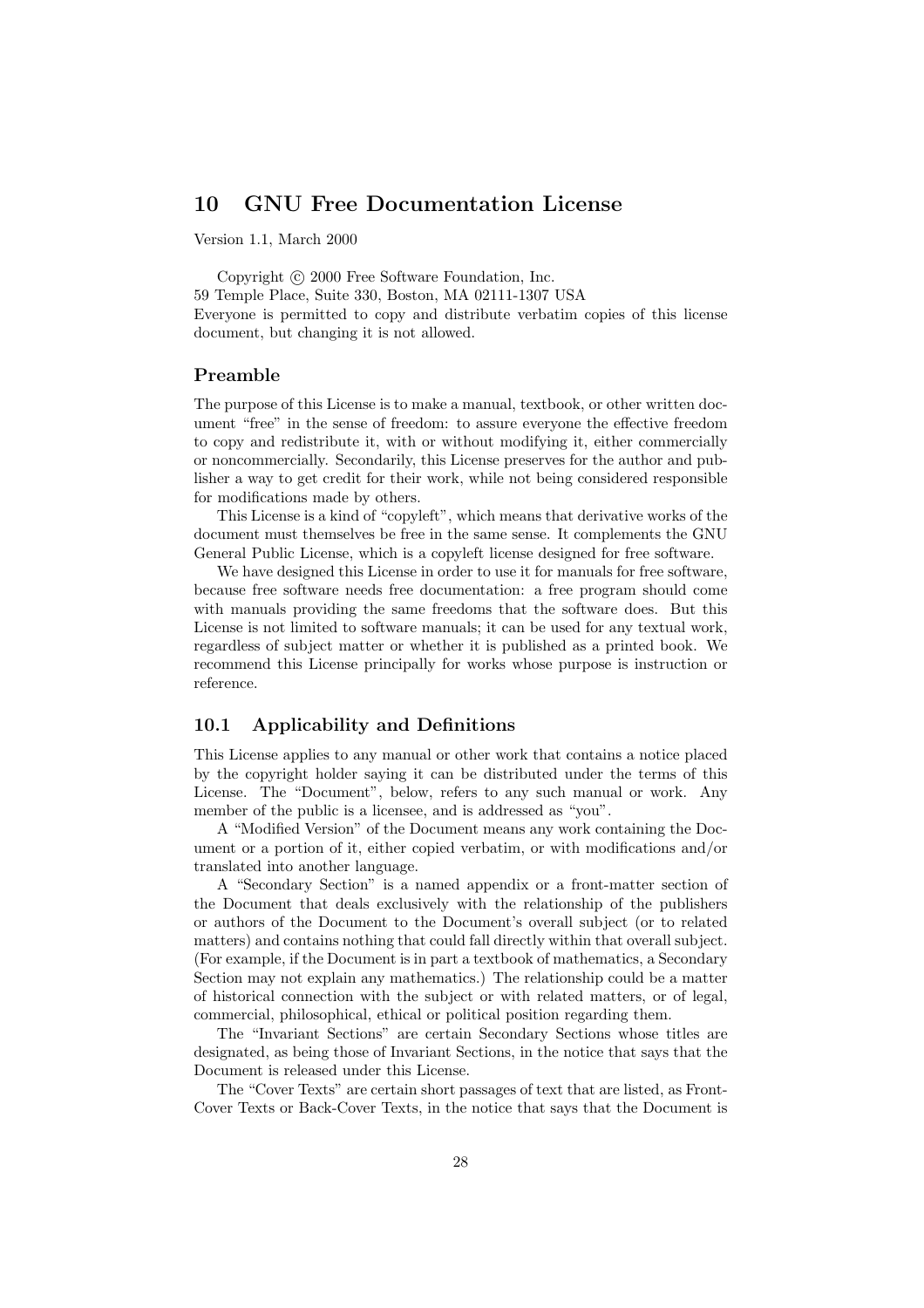released under this License.

A "Transparent" copy of the Document means a machine-readable copy, represented in a format whose specification is available to the general public, whose contents can be viewed and edited directly and straightforwardly with generic text editors or (for images composed of pixels) generic paint programs or (for drawings) some widely available drawing editor, and that is suitable for input to text formatters or for automatic translation to a variety of formats suitable for input to text formatters. A copy made in an otherwise Transparent file format whose markup has been designed to thwart or discourage subsequent modification by readers is not Transparent. A copy that is not "Transparent" is called "Opaque".

Examples of suitable formats for Transparent copies include plain ASCII without markup, Texinfo input format, LAT<sub>E</sub>X input format, SGML or XML using a publicly available DTD, and standard-conforming simple HTML designed for human modification. Opaque formats include PostScript, PDF, proprietary formats that can be read and edited only by proprietary word processors, SGML or XML for which the DTD and/or processing tools are not generally available, and the machine-generated HTML produced by some word processors for output purposes only.

The "Title Page" means, for a printed book, the title page itself, plus such following pages as are needed to hold, legibly, the material this License requires to appear in the title page. For works in formats which do not have any title page as such, "Title Page" means the text near the most prominent appearance of the work's title, preceding the beginning of the body of the text.

### **10.2 Verbatim Copying**

You may copy and distribute the Document in any medium, either commercially or noncommercially, provided that this License, the copyright notices, and the license notice saying this License applies to the Document are reproduced in all copies, and that you add no other conditions whatsoever to those of this License. You may not use technical measures to obstruct or control the reading or further copying of the copies you make or distribute. However, you may accept compensation in exchange for copies. If you distribute a large enough number of copies you must also follow the conditions in section 3.

You may also lend copies, under the same conditions stated above, and you may publicly display copies.

### **10.3 Copying in Quantity**

If you publish printed copies of the Document numbering more than 100, and the Document's license notice requires Cover Texts, you must enclose the copies in covers that carry, clearly and legibly, all these Cover Texts: Front-Cover Texts on the front cover, and Back-Cover Texts on the back cover. Both covers must also clearly and legibly identify you as the publisher of these copies. The front cover must present the full title with all words of the title equally prominent and visible. You may add other material on the covers in addition. Copying with changes limited to the covers, as long as they preserve the title of the Document and satisfy these conditions, can be treated as verbatim copying in other respects.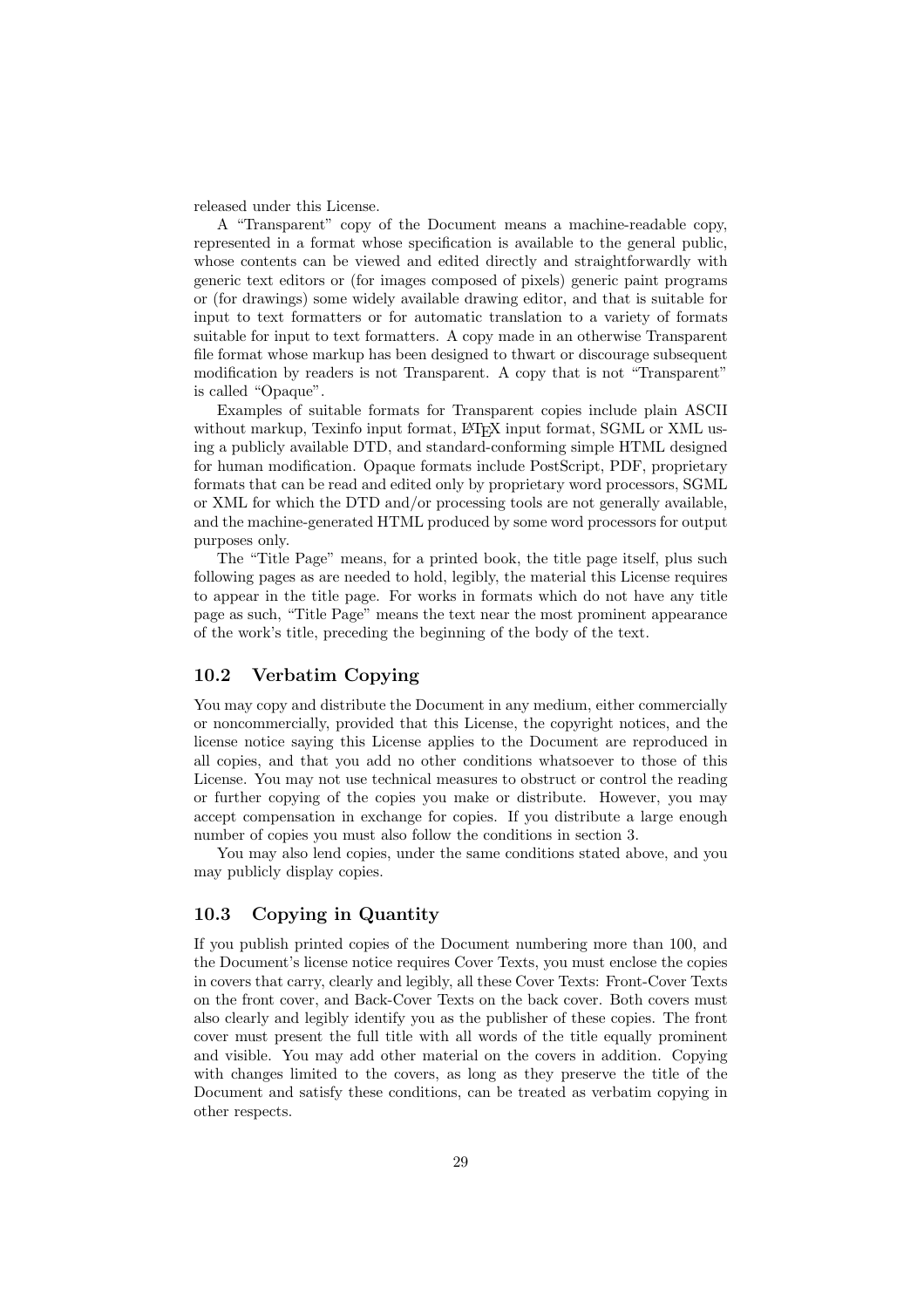If the required texts for either cover are too voluminous to fit legibly, you should put the first ones listed (as many as fit reasonably) on the actual cover, and continue the rest onto adjacent pages.

If you publish or distribute Opaque copies of the Document numbering more than 100, you must either include a machine-readable Transparent copy along with each Opaque copy, or state in or with each Opaque copy a publiclyaccessible computer-network location containing a complete Transparent copy of the Document, free of added material, which the general network-using public has access to download anonymously at no charge using public-standard network protocols. If you use the latter option, you must take reasonably prudent steps, when you begin distribution of Opaque copies in quantity, to ensure that this Transparent copy will remain thus accessible at the stated location until at least one year after the last time you distribute an Opaque copy (directly or through your agents or retailers) of that edition to the public.

It is requested, but not required, that you contact the authors of the Document well before redistributing any large number of copies, to give them a chance to provide you with an updated version of the Document.

### **10.4 Modifications**

You may copy and distribute a Modified Version of the Document under the conditions of sections 2 and 3 above, provided that you release the Modified Version under precisely this License, with the Modified Version filling the role of the Document, thus licensing distribution and modification of the Modified Version to whoever possesses a copy of it. In addition, you must do these things in the Modified Version:

- Use in the Title Page (and on the covers, if any) a title distinct from that of the Document, and from those of previous versions (which should, if there were any, be listed in the History section of the Document). You may use the same title as a previous version if the original publisher of that version gives permission.
- List on the Title Page, as authors, one or more persons or entities responsible for authorship of the modifications in the Modified Version, together with at least five of the principal authors of the Document (all of its principal authors, if it has less than five).
- State on the Title page the name of the publisher of the Modified Version, as the publisher.
- Preserve all the copyright notices of the Document.
- Add an appropriate copyright notice for your modifications adjacent to the other copyright notices.
- Include, immediately after the copyright notices, a license notice giving the public permission to use the Modified Version under the terms of this License, in the form shown in the Addendum below.
- Preserve in that license notice the full lists of Invariant Sections and required Cover Texts given in the Document's license notice.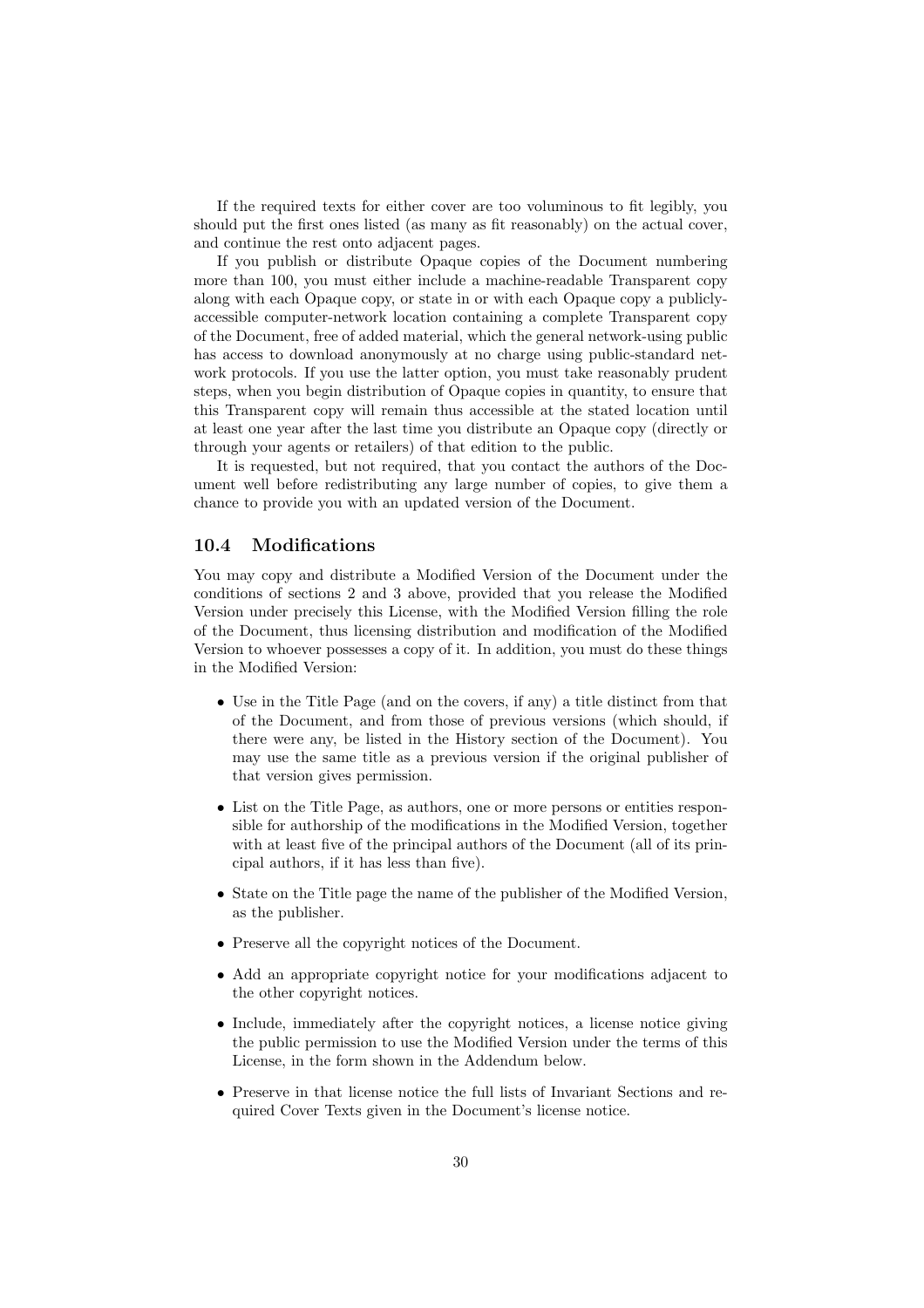- Include an unaltered copy of this License.
- Preserve the section entitled "History", and its title, and add to it an item stating at least the title, year, new authors, and publisher of the Modified Version as given on the Title Page. If there is no section entitled "History" in the Document, create one stating the title, year, authors, and publisher of the Document as given on its Title Page, then add an item describing the Modified Version as stated in the previous sentence.
- Preserve the network location, if any, given in the Document for public access to a Transparent copy of the Document, and likewise the network locations given in the Document for previous versions it was based on. These may be placed in the "History" section. You may omit a network location for a work that was published at least four years before the Document itself, or if the original publisher of the version it refers to gives permission.
- In any section entitled "Acknowledgements" or "Dedications", preserve the section's title, and preserve in the section all the substance and tone of each of the contributor acknowledgements and/or dedications given therein.
- Preserve all the Invariant Sections of the Document, unaltered in their text and in their titles. Section numbers or the equivalent are not considered part of the section titles.
- Delete any section entitled "Endorsements". Such a section may not be included in the Modified Version.
- Do not retitle any existing section as "Endorsements" or to conflict in title with any Invariant Section.

If the Modified Version includes new front-matter sections or appendices that qualify as Secondary Sections and contain no material copied from the Document, you may at your option designate some or all of these sections as invariant. To do this, add their titles to the list of Invariant Sections in the Modified Version's license notice. These titles must be distinct from any other section titles.

You may add a section entitled "Endorsements", provided it contains nothing but endorsements of your Modified Version by various parties – for example, statements of peer review or that the text has been approved by an organization as the authoritative definition of a standard.

You may add a passage of up to five words as a Front-Cover Text, and a passage of up to 25 words as a Back-Cover Text, to the end of the list of Cover Texts in the Modified Version. Only one passage of Front-Cover Text and one of Back-Cover Text may be added by (or through arrangements made by) any one entity. If the Document already includes a cover text for the same cover, previously added by you or by arrangement made by the same entity you are acting on behalf of, you may not add another; but you may replace the old one, on explicit permission from the previous publisher that added the old one.

The author(s) and publisher(s) of the Document do not by this License give permission to use their names for publicity for or to assert or imply endorsement of any Modified Version.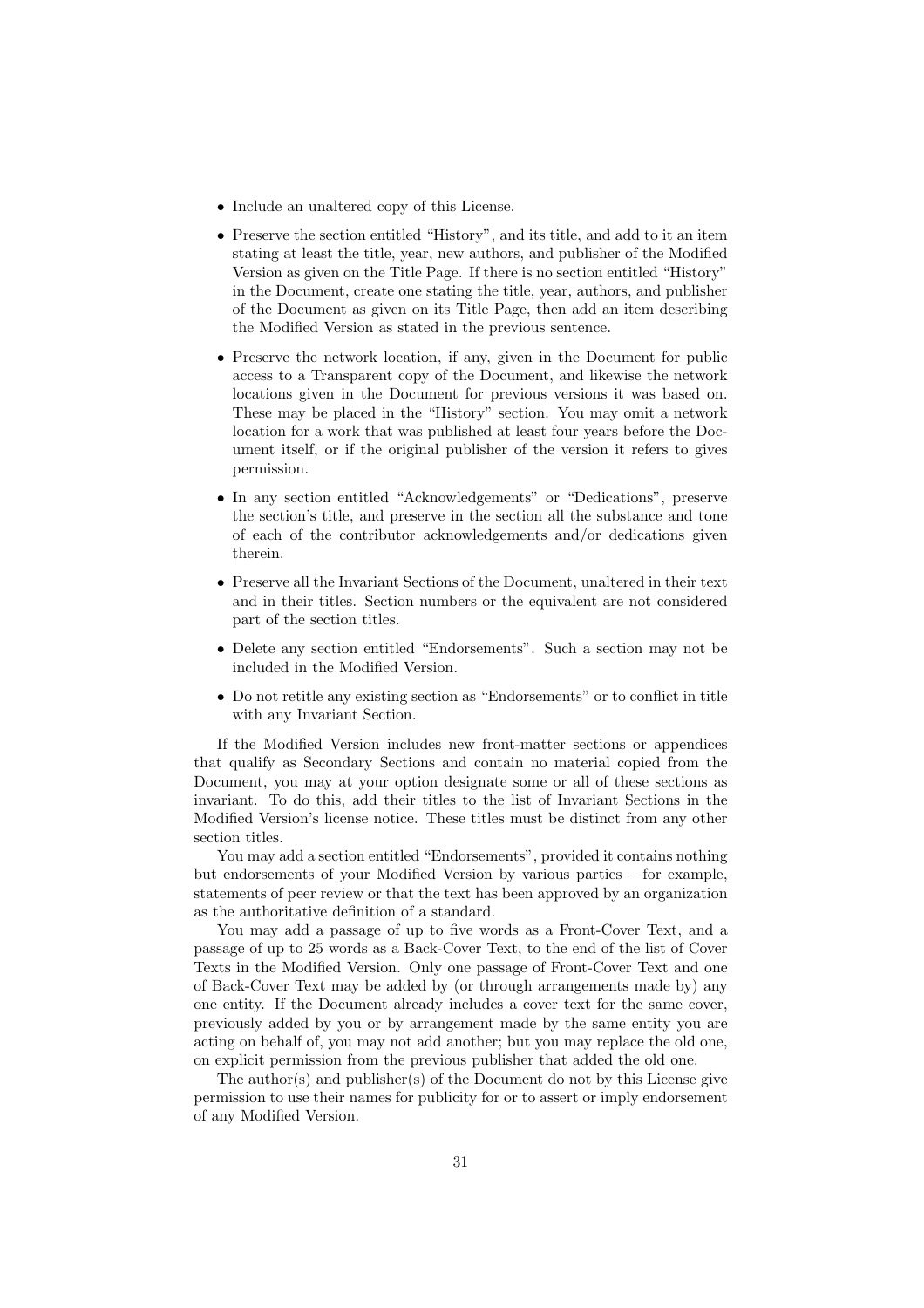### **10.5 Combining Documents**

You may combine the Document with other documents released under this License, under the terms defined in section 4 above for modified versions, provided that you include in the combination all of the Invariant Sections of all of the original documents, unmodified, and list them all as Invariant Sections of your combined work in its license notice.

The combined work need only contain one copy of this License, and multiple identical Invariant Sections may be replaced with a single copy. If there are multiple Invariant Sections with the same name but different contents, make the title of each such section unique by adding at the end of it, in parentheses, the name of the original author or publisher of that section if known, or else a unique number. Make the same adjustment to the section titles in the list of Invariant Sections in the license notice of the combined work.

In the combination, you must combine any sections entitled "History" in the various original documents, forming one section entitled "History"; likewise combine any sections entitled "Acknowledgements", and any sections entitled "Dedications". You must delete all sections entitled "Endorsements."

### **10.6 Collections of Documents**

You may make a collection consisting of the Document and other documents released under this License, and replace the individual copies of this License in the various documents with a single copy that is included in the collection, provided that you follow the rules of this License for verbatim copying of each of the documents in all other respects.

You may extract a single document from such a collection, and distribute it individually under this License, provided you insert a copy of this License into the extracted document, and follow this License in all other respects regarding verbatim copying of that document.

### **10.7 Aggregation With Independent Works**

A compilation of the Document or its derivatives with other separate and independent documents or works, in or on a volume of a storage or distribution medium, does not as a whole count as a Modified Version of the Document, provided no compilation copyright is claimed for the compilation. Such a compilation is called an "aggregate", and this License does not apply to the other self-contained works thus compiled with the Document, on account of their being thus compiled, if they are not themselves derivative works of the Document.

If the Cover Text requirement of section 3 is applicable to these copies of the Document, then if the Document is less than one quarter of the entire aggregate, the Document's Cover Texts may be placed on covers that surround only the Document within the aggregate. Otherwise they must appear on covers around the whole aggregate.

### **10.8 Translation**

Translation is considered a kind of modification, so you may distribute translations of the Document under the terms of section 4. Replacing Invariant Sections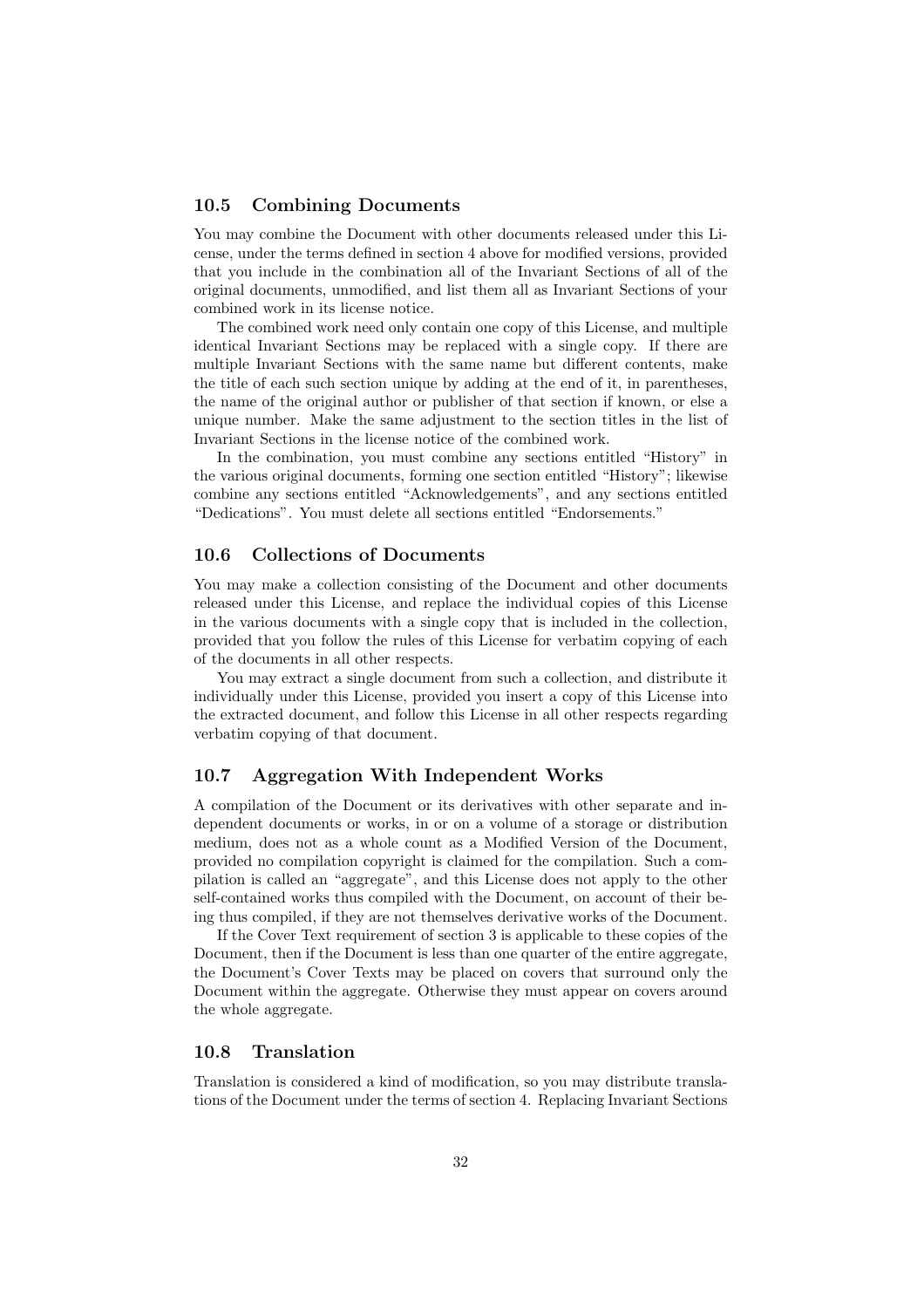with translations requires special permission from their copyright holders, but you may include translations of some or all Invariant Sections in addition to the original versions of these Invariant Sections. You may include a translation of this License provided that you also include the original English version of this License. In case of a disagreement between the translation and the original English version of this License, the original English version will prevail.

### **10.9 Termination**

You may not copy, modify, sublicense, or distribute the Document except as expressly provided for under this License. Any other attempt to copy, modify, sublicense or distribute the Document is void, and will automatically terminate your rights under this License. However, parties who have received copies, or rights, from you under this License will not have their licenses terminated so long as such parties remain in full compliance.

### **10.10 Future Revisions of This License**

The Free Software Foundation may publish new, revised versions of the GNU Free Documentation License from time to time. Such new versions will be similar in spirit to the present version, but may differ in detail to address new problems or concerns. See http://www.gnu.org/copyleft/.

Each version of the License is given a distinguishing version number. If the Document specifies that a particular numbered version of this License "or any later version" applies to it, you have the option of following the terms and conditions either of that specified version or of any later version that has been published (not as a draft) by the Free Software Foundation. If the Document does not specify a version number of this License, you may choose any version ever published (not as a draft) by the Free Software Foundation.

### **ADDENDUM: How to use this License for your documents**

To use this License in a document you have written, include a copy of the License in the document and put the following copyright and license notices just after the title page:

Copyright (c) YEAR YOUR NAME. Permission is granted to copy, distribute and/or modify this document under the terms of the GNU Free Documentation License, Version 1.1 or any later version published by the Free Software Foundation; with the Invariant Sections being LIST THEIR TITLES, with the Front-Cover Texts being LIST, and with the Back-Cover Texts being LIST. A copy of the license is included in the section entitled "GNU Free Documentation License".

If you have no Invariant Sections, write "with no Invariant Sections" instead of saying which ones are invariant. If you have no Front-Cover Texts, write "no Front-Cover Texts" instead of "Front-Cover Texts being LIST"; likewise for Back-Cover Texts.

If your document contains nontrivial examples of program code, we recommend releasing these examples in parallel under your choice of free software